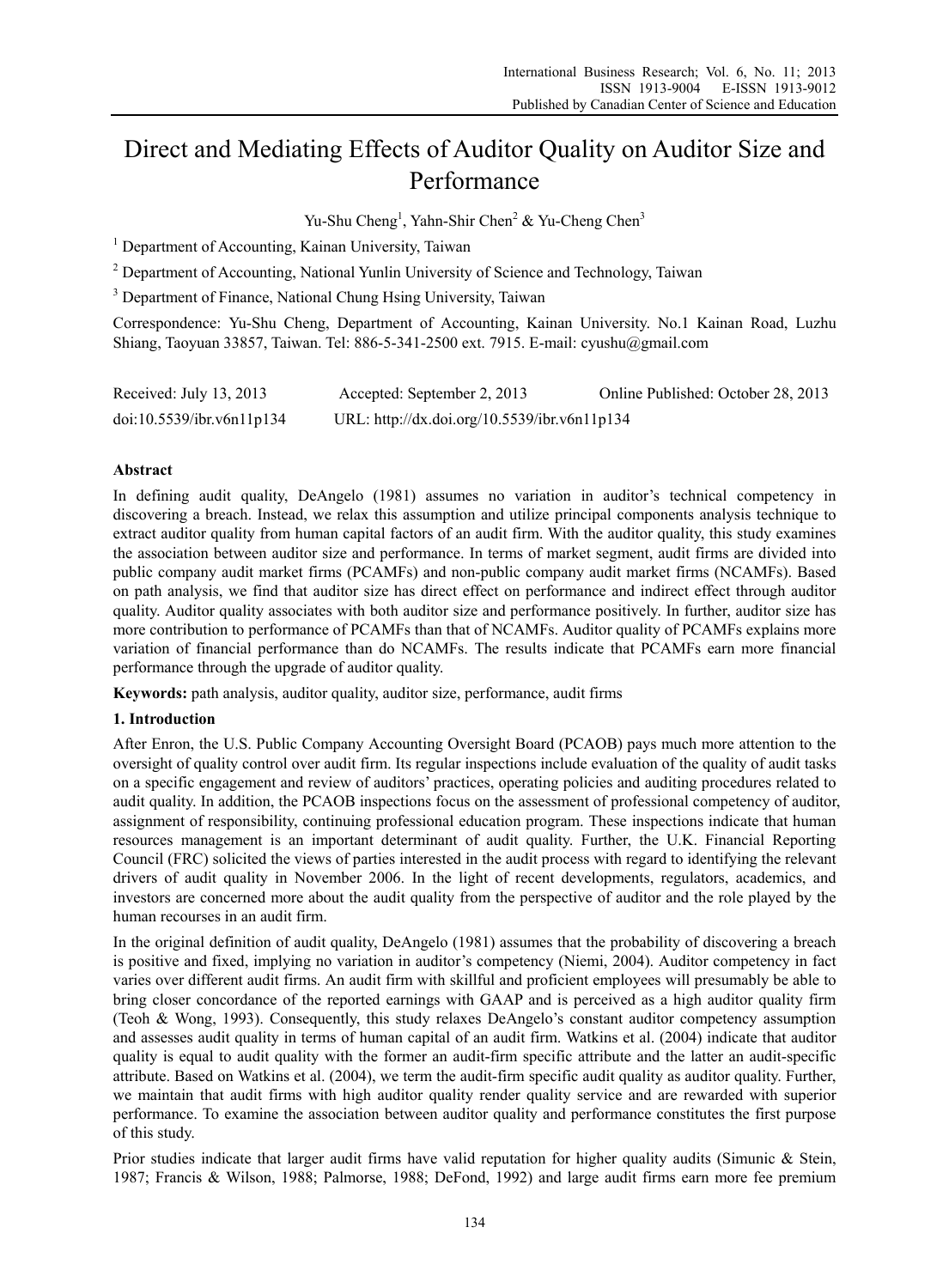over small ones due to their brand name reputation (Francis, 1984; Gul, 1999; Taylor & Simon, 1999). Large audit firms own abundant resources, such as human capital and information technology, with which to upgrade service quality. Specifically, large firm hires employees with high educational level and much experience and devotes more resources in professional training to foster high auditor quality. Arguably, auditor size is positively associated with auditor quality. To examine the relation between auditor size and auditor quality constitutes our second purpose.

Traditionally, the association between auditor size and performance is positive due to existence of scale economies (Christenson & Greene, 1976; Darrough & Heineke, 1978; Gyimah-Brempong, 1987) or brand name reputation (Francis, 1984; Gul, 1999; Taylor & Simon, 1999). To retain existing clients and thus to earn economic quasi-rents in the long run, incumbent auditors have economic incentive to compromise with the clients and issue an unqualified audit report. Large audit firms with more clients have more client-specific quasi-rents at stake. They have incentive to resist to the pressure from individual client and thus provide quality audit (DeAngelo, 1981). Specifically, large audit firm owns high auditor quality to deliver quality services and thus rewarded with superior performance. Hence, the relation between auditor size and performance is mediated by auditor quality. Apart from its direct effect, we argue that auditor size affects performance indirectly through auditor quality. To examine the direct and indirect effects of auditor size on performance forms our third purpose.

Empirical data of this study are from 1989 to 2006 Census Report of Audit Firms in Taiwan, published by the Financial Supervisory Commission. Audit firms are divided into public company audit market firms (PCAMFSs) and non-public company audit market firms (NCAMFs) in terms of market segmentation. We utilize principal component analysis technique to extract auditor quality from audit firm's human capital related factors identified in earlier studies. Empirical results, based on path analysis, indicate that auditor size has direct effect on performance and indirect effect through auditor quality. Auditor quality associates with both auditor size and performance positively. Further, auditor size has more contribution to performance of PCAMFs than that of NCAMFs. Auditor quality of PCAMFs explains more variation in performance than does NCAMFs, indicating that the former earn more income through the enhancement of auditor quality.

With the findings and by extending prior researches, this study contributes to the auditing literature. First, previous studies examining the issues of audit quality indirectly estimate audit quality from various indicators of audit clients (Becker et al., 1998; Ghosh & Moon, 2005). Instead, we are the first to measure auditor quality directly from audit firms with results to fill the gap left by prior studies. Second, we document that use of auditor size to assess auditor quality by earlier studies is warranted. Third, our findings possess managerial implication, in particular, to the practitioners in audit firms providing services to public company. Specifically, upgrade of auditor quality leads to improvement of its performance.

The remainder of this study proceeds as follows. Section 2 presents literature review and hypotheses development. Methodology of this study appears in section 3. Section 4 reports the empirical results. We conclude in section 5.

#### **2. Literature Review and Hypotheses Development**

For long, there is no single agreed definition of audit quality that can be used as a standard against which actual performance can be assessed (FRC, 2006). As audit quality is unobservable, after DeAngelo (1981), researchers establish a variety of proxy variables instead.

The definition of audit quality in DeAngel (1981) incorporates two primary dimensions, technical competence of an auditor (discovery of any misstatement) and independence of the auditor (willingness to report client's misstatement once discovered) (Watts & Zimmerman, 1986; Deis & Giroux, 1992; Niemi, 2004). The technical competence and independence of the auditor de facto can be referred to as the monitoring strength of an audit (Watkins et al., 2004). Some earlier studies including DeAngelo (1981) focus on auditor independence and assume no variation in auditor competency (Niemi 2004; Goldman & Barlev, 1974; Nichols & Price, 1976). As no information about technical competency, Deis and Giroux (1992) noted, its influence on audit quality is difficult to disentangle.

Milgrom and Roberts (1990) indicate that the most important specialized input in partnerships is typically the knowledge and abilities of the workers, that is, their human capital. Audit quality hence can be measured from the attributes of human capital of an audit firm, which is suggested by some prior studies. For example, education of auditors is one of the five areas identified by the AICPA to improve the quality of government audits (Meinhardt et al., 1987). Incorporating the auditors' education to depict auditor's quality, Lee et al. (1999) analytically evaluate the effects of the 150-hour rule on the audit market. Investigating the common attributes of quality audits, Aldhizer et al. (1995) identify two human capital-related attributes which are strongly associated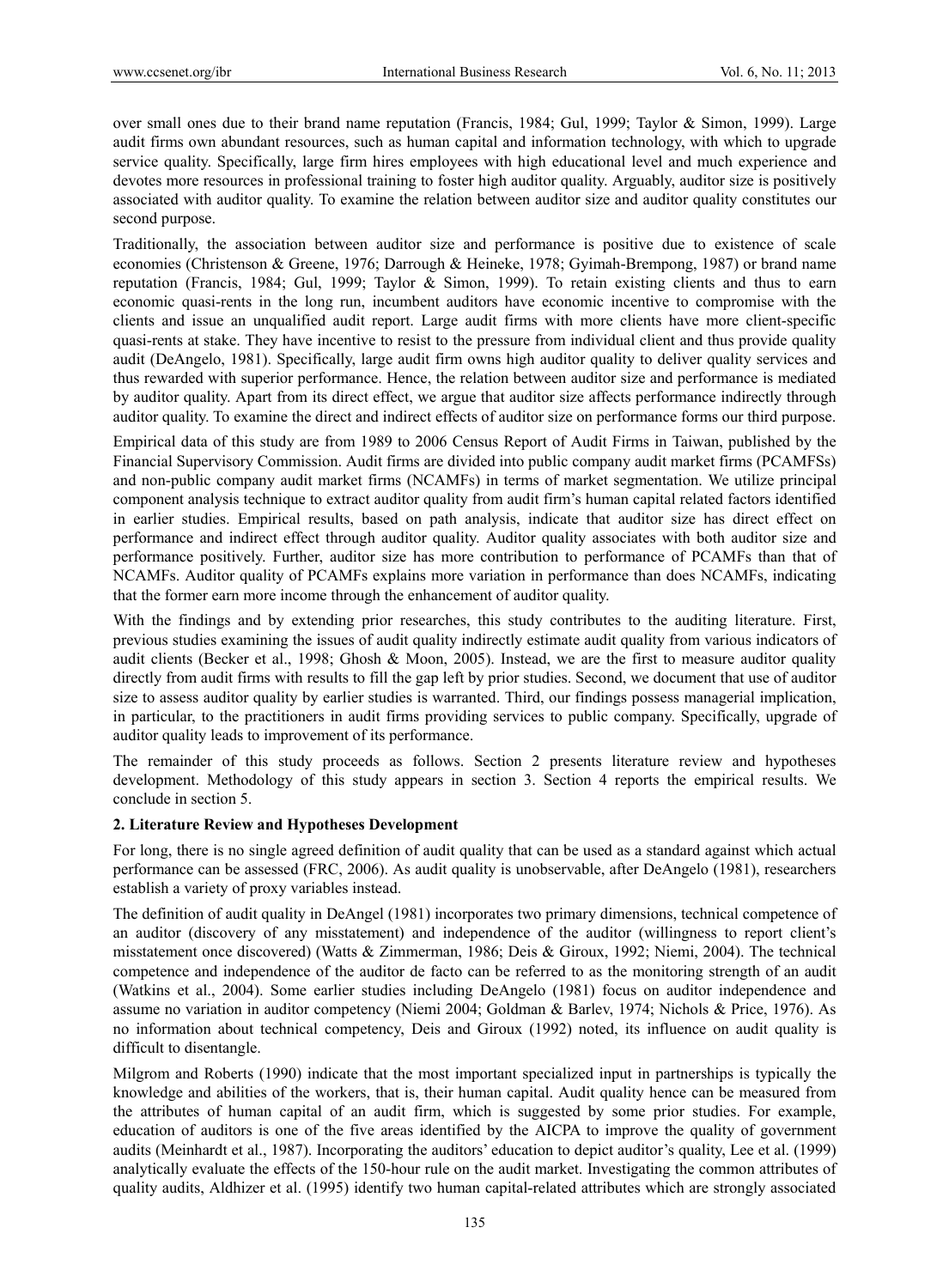with audit quality. This includes the in-charge auditor being a certified public accountant (a symbol of professionalism) and general audit knowledge and experience. FRC (2006) reports two human capital-related key drivers of audit quality, including the skill and personal qualities of partners and staffs, and continuous professional development given to audit personnel. After DeAngelo (1981), numerous studies examine issues related to auditor quality (Feltham et al., 1991; Teoh & Wong, 1993). To the extent that high-quality auditors assure a greater conformance of the financial report with generally accepted accounting principles (GAAP) and less discretion in management of accruals is permitted (Teoh & Wong, 1993). Namely, an audit firm with more skillful auditors will presumably be able to bring closer concordance of the reported earnings with GAAP and is perceived as a high auditor quality firm.

In practice, product differentiation and overall cost leadership are two commonly used marketing strategies with which to achieve a sustainable competitive advantage and earn abnormal rate of returns in a hostile environment (Hall, 1980; Porter, 1980). Although various product differentiation alternatives exist, superior quality is the most adopted approach to characterize this strategy (Kiechel, 1981). Differentiation by quality insulates a product from rivalry by lowering customer sensitivity to price and protecting the product from other competitive forces that reduce price-cost margins (Porter, 1980). Moreover, high quality products allow a firm to avoid profit-damaging competition based on price (Gale & Swire, 1977). That is, higher quality enables the firm to charge premium price and generate superior margins (Porter, 1980; Klein & Leffler, 1981; Shapiro, 1983). Consistent with the arguments above, previous studies report that product quality is positively associated with financial performance, such as return on investment (Schoeffler et al., 1974; Buzzell, 1978; Craig & Douglas, 1982; Phillips et al., 1983).

As a professional organization, audit firms render services by auditors. With higher auditor quality, the firms provide quality services to earn more fee premium, which serves either as an incentive to produce quality service continuously or as a return on their investment in reputation. Accordingly, this study expects a direct and positive association between auditor quality and performance and advances the following hypothesis.

H1: Auditor quality has a positive and direct effect on performance of an audit firm.

In theory, scale economies exist for an industry when its constituent firms can reduce their average cost or increase their average revenues by expanding firm size (Christenson & Greene, 1976; Darrough & Heineke, 1978; Gyimah-Brempong, 1987). Scale economies prevail in the public accounting industry (Banker et al., 2003) and large audit firms earn more fee premium over small ones due to their brand name reputation (Francis, 1984; Gul, 1999; Taylor & Simon, 1999). Further, earlier studies report a positive association between performance of audit firm and auditor size, measured either by number of partners (Rescho, 1987), number of full-time employees (Collins-Dodd et al., 2004) or by market share (Chen et al., 2008). Accordingly, this study expects a direct and positive relation between auditor size and performance and hypothesizes:

H2: Auditor size has a positive and direct effect on performance of an audit firm.

DeAngelo (1981) states that start-up and client switching costs enable the incumbent auditors to earn client-specific quasi-rents. They as a result have economic incentive to compromise with client by issuing an unqualified audit report. However, larger auditors with more clients have more client-specific quasi-rents at stake if a lack of independence or a low audit quality becomes known. To avoid loss of other quasi-rents, larger auditors have incentive to resist to the pressure from individual client and thus provide quality audit. Further, as an audit firm grows, it owns abundant resources, such as human capital and information technology, with which to upgrade its auditor quality. In addition, the public accounting profession sets up more requirements on auditors in large audit firm compared to that of in small firm. Take continuing profession education (CPE) as an example, partners in large audit firms providing audit services to public companies are required to take at least 100 CPE hours in every 3-year period in Taiwan and 120 CPE hours in some states of the U.S. (Elder et al., 2008). In contrast, the required CPE hours for partner in small audit firm are half of that in large audit firm. Earlier studies indicate that high level of professional training improves auditor's expertise (Grotelueschen, 1990), associates with efficient auditing practices (Wallace & Campbell, 1988) and task performance of audit judgment (Bonner & Pennington, 1991). Further, larger audit firms, such as Big international firms, are perceived as high auditor quality firms (Teoh & Wong, 1993) and have fewer litigation activities than other firms (Palmrose, 1988). In addition, prior studies report a positive association between auditor size and auditor quality (Krishnan & Schauer, 2000; Colbert & Murray, 1998; O'Keefe & Westort, 1992; Palmrose, 1988). Therefore, this study expects that the larger the auditor size the higher the auditor quality and establishes the following hypothesis.

H3: Auditor size has a direct and positive effect on auditor quality.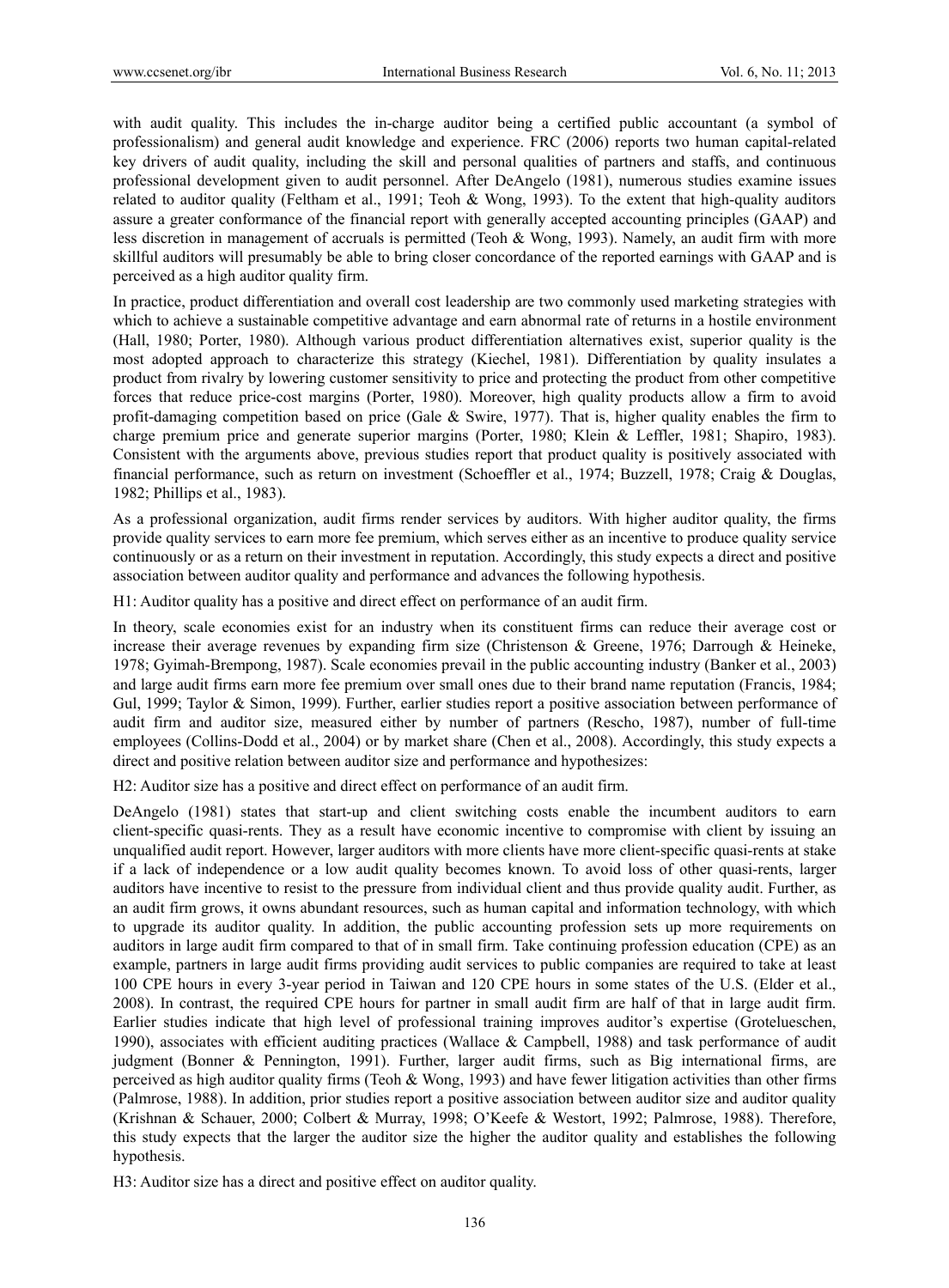Public companies such as listed and OTC corporations are sizeable and always served by large auditors (Francis et al., 1999; Simunic & Stein, 1987). Venkataraman et al. (2008) use IPO setting to examine the relation between auditor exposure to legal liability and audit quality and audit fees. Their results suggest that both audit quality and audit fees are higher in a higher-litigation regime. To provide attestation services to public companies in Taiwan, an audit firm is required to have more than two partners and thus its size is relatively larger. Further, the Securities and Exchange Act imposes more civil and criminal liabilities on auditors rendering services to public companies to protect investors. Under a heavier legal liability environment, Taiwanese large audit firms devote more resources in the audit engagement to upgrade service quality and thus are rewarded with higher audit fees. As stated earlier, the association between auditor size and performance is positive. Furthermore, we expect that this relation is mediated by auditor quality. Specifically, large audit firm devotes more resources, such as professional training, to enhance auditor quality. Audit firms with high auditor quality render quality audit services and then bring about more businesses and superior performance. To the best of our knowledge, few studies examine the mediating role of auditor quality in the size-performance relationship. This study sets up the following hypothesis to articulate the above expectation.

H4: Auditor size has a significant indirect effect on performance of an audit firm through auditor quality.

#### **3. Method dology**

#### *3.1 Path A Analysis*

This study applies path analysis to test our hypotheses. A path coefficient indicates the direct effect of a variable (cause) on another variable (effect). An indirect effect occurs when a variable affects an endogenous variable through its effect on some other variable (referred to as intervening variable) (Agresti & Finaly, 1997). In other words, for causal effects, there are effects that go directly from one variable to a second variable (direct effect) and effects between two variables that are mediated by one or more intervening variables (indirect effects). Sum of direct and indirect effects is the total effect of one variable on another.

Figure 1 presents the path diagram depicting the relationship among auditor size (*SIZE*), auditor quality (*AQ*) and financial p performance ( *PF*). Figure 1 posits that *SIZE* affects *PF* directly b but also indir rectly through *AQ*. Macro-economic indicator (*GDP*), an external environment effect on *PF*, is included as a control variable. Both  $SIZE$  and *GDP* are exogenous variables while *AQ* and *PF* are endogenous variables. The direct causal effects of the exogenous variables (*SIZE* and *GDP*) on the endogenous variable ( $AQ$  and  $PF$ ) are shown with straight arrows. The relationship between *SIZE* and *PF* can be decomposed into two parts: direct effect and indirect effect through  $AQ$ . In addition, the effect of the residual term,  $r_u$  and  $r_v$ , is also included.



Figure 1. Relation among auditor size, auditor quality and financial performance

These causal relations result in two structural equations as follows:

$$
AQ = b_1 SIZE + b_u r_u \tag{1}
$$

$$
PF = b_2 SIZE + b_3 AQ + b_4 GDP + b_v r_v \tag{2}
$$

where  $b_1$ ,  $b_2$ ,  $b_3$  and  $b_4$  are parameter estimates, and  $r_u$  and  $r_v$  are two residual terms. In examining the H1, the association between auditor quality and financial performance, we expect a positive  $b_3$ . When testing H2, the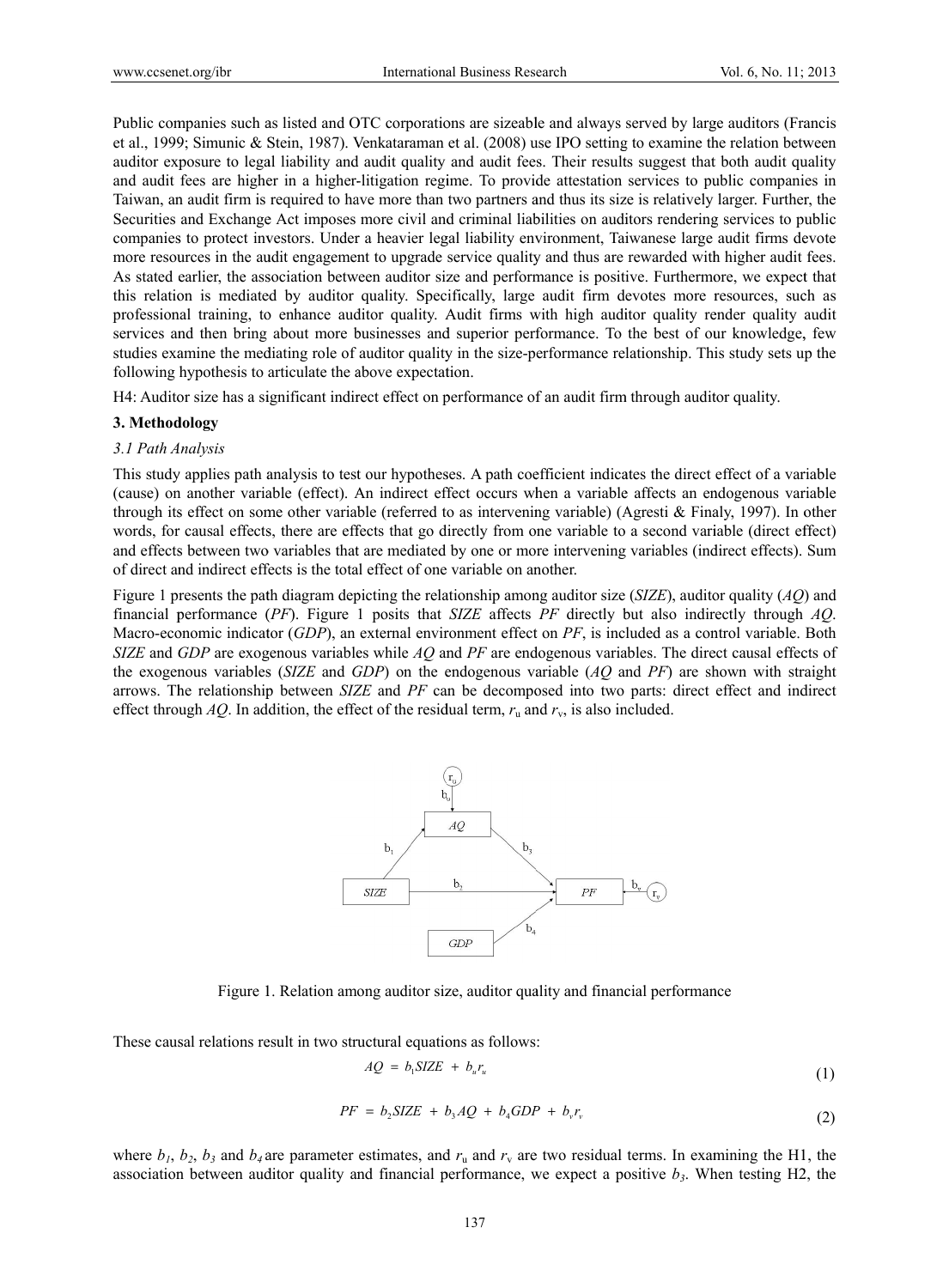direct effect of auditor size on financial performance, this study predicts  $b_2$  to be positive. We establish H3 to investigate the relation between auditor size and auditor quality and expect a positive *b1*. As noted earlier, the relationship between *SIZE* and *PF* comprises direct effect stated in H2 and indirect effects depicted in H4. The indirect effect of auditor size on financial performance through auditor quality is computed by the product of  $b_1$ and  $b_3$ , which is expected to be positive.

# *3.2 Definitions of Variable*

This study defines dependent variable, financial performance (*PF*), as a natural logarithm of net profit per partner in an audit firm. We take natural log to normalize its distribution and allow the cross-sectional aggregation of observations. In accounting, net profit is defined as total revenues minus total expenditures. Partners are the owner and residual interest claimant of an audit firm. Their annual income comprises salary and sharing of net profit of the firm. Salary of the partner, weekly or monthly, is a part of total expenditures. According to the Certified Public Accountants Act, net profit of an audit firm should be allocated to the owner annually and cannot be kept as retained earnings. The more the salary of an owner, the less the net profit of the firm. It makes no difference to the partners whether they receive salary or not in terms of their total annual income. In addition, the criteria for salary payments to partners vary across firms. The salary expenses of partners are thus added back to net profit to reduce such an artificial noise. This study thus defines net profit of an audit firm as total revenues minus total expenditures plus the salary paid to the partners.

The first variable of interest in this study is the auditor quality (*AQ*) extracted by a principal components analysis technique from audit firm's human capital related factors. Meinhardt et al. (1987) summarize an AICPA task force report on the quality of audits of governmental units and indicate that education of auditors is an important area affecting the quality of auditor's work. One of the recommendations made by the task force to the education of auditors is the requirement of auditors to complete relevant continuing professional education programs. Aldhizer et al. (1995) report a 1992 survey findings by the AICPA federal assistance audit quality task force. Some human capital attributes related to auditor are strongly associated with audit quality, including whether an in-charge auditor is a certified public accountant (CPA) (professionalism) and general audit knowledge and experience. In November 2006, the FRC, an independent regulator for corporate reporting and governance in the U.K., issued a provocative discussion paper, *Promoting Audit Quality*. It identifies the drivers of audit quality in four areas including the skills and personal qualities of audit partners and staff. Specifically, the principal drivers of audit quality in this area include the skill (experience) base of partners and staff, the training given to audit personnel. Adapting Dye's (1993) model, Lee et al. (1999) analytically evaluate the effects of the 150-rule on the audit market and incorporate auditors' education and audit effort as joint inputs of audit quality. Auditors' human capital is one determinant of audit quality and education is a method for auditors to invest and the 150-hour rule is a minimum requirement (Liu, 1997).

Based on the preceding studies, this study extracts auditor quality from four human capital-related factors including educational level of auditors (Lee et al., 1999; Liu, 1997), work experience of auditors (Aldhizer et al., 1995; FRC, 2006), professionalism (Aldhizer et al., 1995), and continuing professional education of auditors (Meinhardt et al., 1987; FRC, 2006). Auditor with bachelor or master degree in accounting had completed at least 150 semester hours of college education to meet the requirement of professional standards (Whittington & Pany, 2003). Two indicators of educational level of auditors are used to extract auditor quality: number of auditors with bachelor degree (*BACHELOR*) and number of auditors with master or Ph.D degree (*MASTER*). Previous studies utilize age of auditor to assess work experience of auditors (Collins-Dodd et al., 2004; Brocheler et al., 2004; Fasci & Valdez, 1998; Chen et al., 2008). The practitioners argue that auditors older than 35 years old have worked in an audit firm over 10 years and are regarded as a much experienced employee. Three indicators of work experience are included, including number of auditors aged between 35–44 (*EXP\_35–44*), number of auditors aged between 45–54 (*EXP\_45–54*), and number of auditors aged above 55 (*EXP\_over 55*). Passage of the uniform CPA examination together with experience and education requirements, an auditor is awarded with a CPA license and is legible for practicing as an independent auditor. Auditor with a CPA license is equipped with academic and professional expertise and work experience, a symbol of professionalism. This study estimates the professionalism by number of auditors with CPA license (*LICENSE*). Auditors must meet continuing education requirement to maintain their licenses to practice or as a condition for license renewal (Whittington & Pany, 2003). Public accounting profession provides continuing professional education to increase the likelihood of appropriate audit quality and to keep auditor stay current on the extensive and ever-changing body of knowledge in accounting, auditing, and taxes (Elder et al., 2008). We define continuing professional education (*CPE*) as natural logarithm of total training expenses incurred by an audit firm. Another variable of interest in this study is auditor size (*SIZE*) and is defined as natural logarithm of total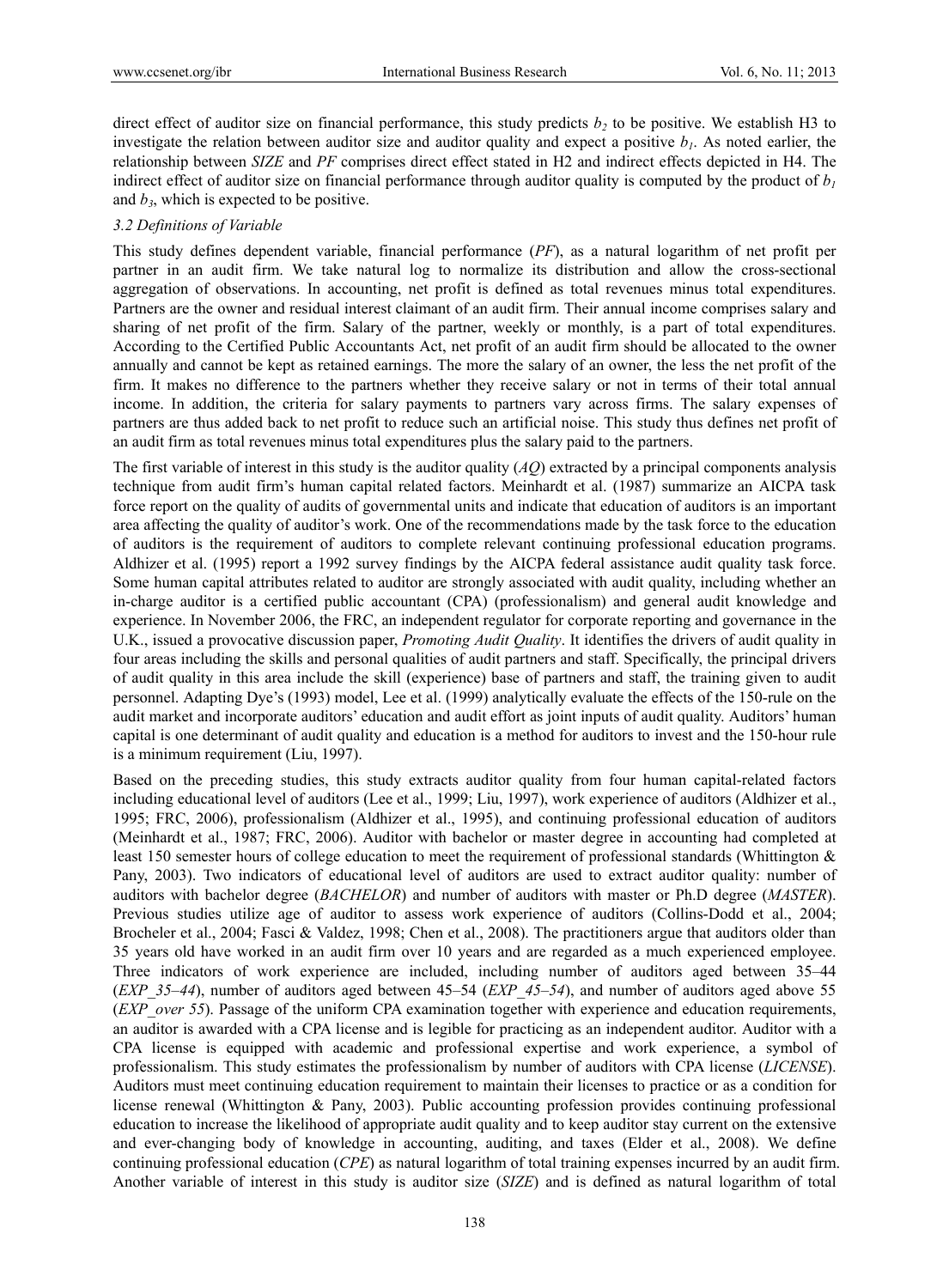number of employees of an audit firm. Indicators of educational level of auditors, work experience of auditors, and professionalism are deflated by number of partners to control size of an audit firm. Operational definitions of the variables are summarized as follows.

| <b>BACHELOR</b> | $=$ (number of auditors with bachelor degree) / (number of partners);      |
|-----------------|----------------------------------------------------------------------------|
| <i>MASTER</i>   | $=$ (number of auditors with master or Ph.D degree) /(number of partners); |
| EXP 35-44       | $=$ (number of auditors aged between 35 to 44) / (number of partners);     |
| EXP 45-54       | $=$ (number of auditors aged between 45 to 54)/(number of partners);       |
| EXP over 55     | $=$ (number of auditors aged above 55) / (number of partners);             |
| <b>LICENSE</b>  | $=$ (number of auditors with CPA license) / (number of partners).          |
| CPE             | $=$ natural log of total training expenses of an audit firm;               |
| SIZE            | = natural log of total number of employees.                                |

Sample period of this study is 17 years and spans over two centuries. As a professional organization, audit firms are affected by the local economy (Reynolds & Francis, 2001). A macro-economic indicator, Taiwanese gross domestic product (*GDP*), is included to control the effects of external environment on operating performance.

#### *3.3 Data*

Empirical data of this study are obtained from the 1989–2006 Census Report of Audit Firms in Taiwan. Market segmentation to some extent exists in the public accounting profession due to either varied government regulation or size of clients served (Defond et al., 2000; Ghosh & Lustgarten, 2006). Market segmentation refers to a group of consumers within a broader market who possess a common set of characteristics. Segmentation characteristics include demographic factors, geography, buyer's industry, and size of purchasing firm (Besanko et al., 2000). In terms of market segment, we partition total observations into two categories: public company audit market firms (PCAMFs) and non-public company audit market firms (NCAMFs). During the sample period, we delete firm-year observations (1) newly established in the survey year, (2) with dependent variable having value more than three standard deviations away from its mean, and (3) with no revenue or no expenditure. The final number of firm-year observation is 10,339, including 1,039 PCAMFs and 9,300 NCAMFs.

#### **4. Empirical Results**

#### *4.1 Estimation of Auditor Quality*

Table 1 reports the descriptive statistics and correlation matrix of variables used in extracting auditor quality. Panel A lists the results for the total sample while Panels B and C for PCAMFs and NCAMFs, respectively. When Panels B and C are compared, mean value of variables in the PCAMFs is higher than that in the NCAMFs except work experience (*EXP\_35–44*, *EXP\_45–54*, and *EXP\_over55*). This indicates that PCAMFs own more auditors with master degree (mean *MASTER* of the PCAMFs and NCAMFs is 0.3110 and 0.0612) and with bachelor degree (mean *BACHELOR* of the PCAMFs and NCAMFs is 4.8862 and 1.5111). PCAMFs have more auditors with CPA license as compared with NCAMFs (mean number of *LICENSE* in the PCAMFs is 0.3494 and 0.0649 in the NCAMFs). Also, total training expenses of the PCAMFs are higher than that of NCAMFs (mean *CPE* for the PCAMFs and NCAMFs is 9.2814 and 5.3539, respectively). In sum, the PCAMFs, on average, have more auditors with higher academic education level and with CPA license. In addition, they devote more resources on the continuing professional education of auditors.

Because more factors determine auditor quality, this study employs a principal components analysis technique to extract it from the previous four human capital-related factors in an audit firm. The eigenvalue-greater-than-one rule suggests that three principal components are obtained and they cumulatively explain about 86% of total variance. By identifying the attributes of each component, we name the three components as education (including *MASTER*, *BACHELOR* and *LICENSE*), experience (including *EXP\_35–44*, *STAF45–54*, and *EXP\_over55*), and training (*CPE*). As more than one component is extracted, this study applies a linear combination to form a single auditor quality index on basis of the individual component's relative percentage explaining total variance. The linear-combined auditor quality is expressed as follows.

$$
AQ = 0.4512 \; Education + 0.3125 \; Experience + 0.2363 \; Training \tag{3}
$$

#### *4.2 Descriptive Statistics of Variables Used in Path Model*

Panel A of Table 2 presents the descriptive statistics for variables used in the path model and Panel B displays the testing results of variable differences in mean and median between PCAMFs and NCAMFs. As shown in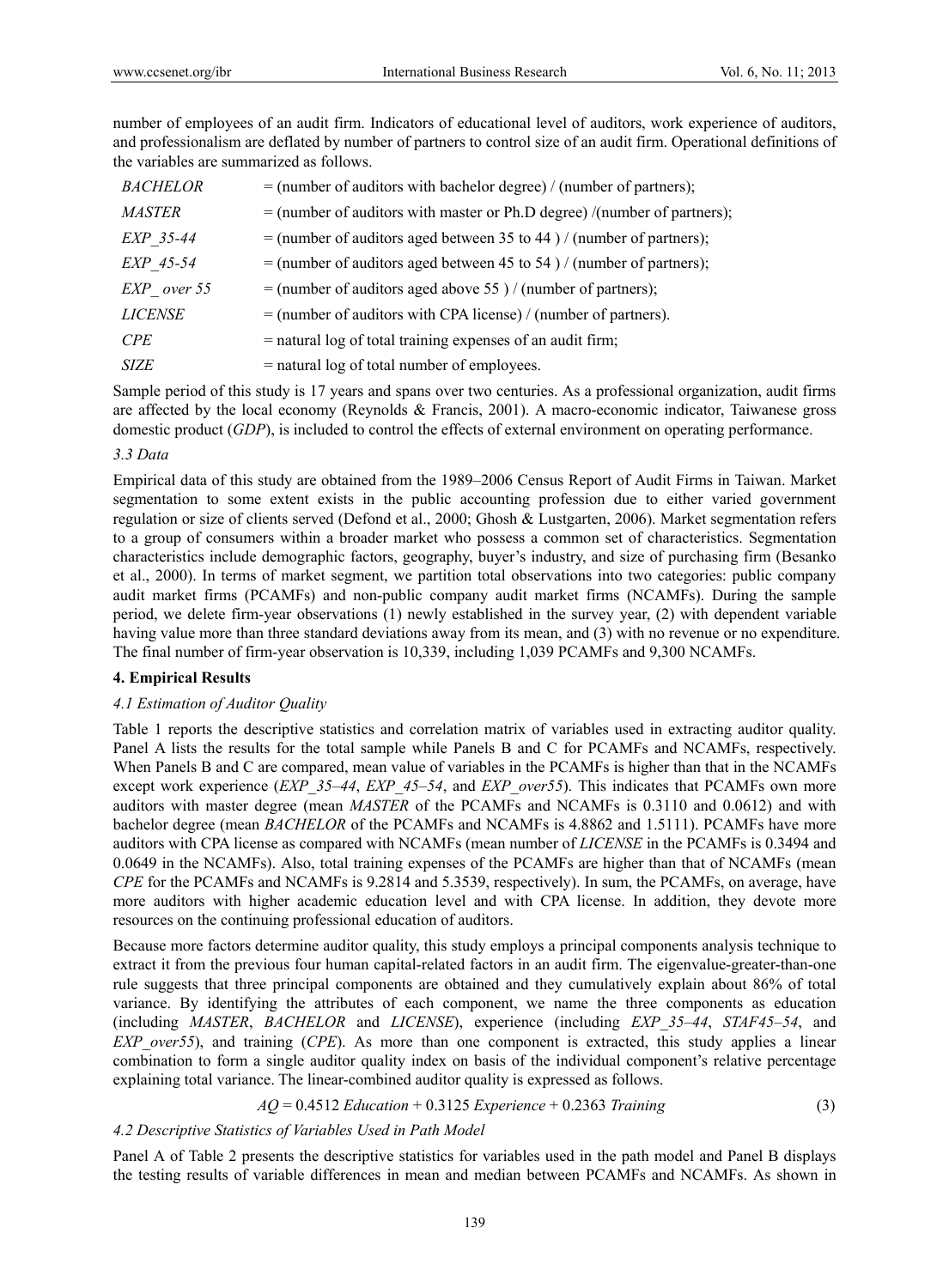Panel B, *SIZE* of PCAMFs (mean=3.9402, untransformed mean=119; median=3.7377, untransformed median=42) is larger than that of NCAMFs (mean=2.0596, untransformed mean=10; median=0.1981, untransformed median=8) significantly (t=74.9696; z=47.8490). *AQ* in PCAMFs (mean=0.4485; median=2.0794) is larger than in NCAMFs (mean=-0.0501; median=-0.1513) statistically significantly at the 1% level (t =26.3468;  $z = 22.2634$ ). As the *AQ* is standardized (mean=0, standard deviation=1), we have negative *AQ* for the NCAMFs. Further, *PF* of PCAMFs (mean=14.2290, untransformed mean=1,512,086; median=13.9847, untransformed median=1,184,327) is superior to that of NCAMFs (mean=13.4875, untransformed mean=720,361; median=13.2272, untransformed median=555,242) significantly (t =29.0484;  $z$  =23.6323). In sum, the PCAMFs tend to be substantially larger in size, higher in auditor quality, and more profitable than NCAMFs.

| Panel A: Total sample (n=10,339)                             |        |        |                  |                                                                |                   |                         |                |                |                        |  |
|--------------------------------------------------------------|--------|--------|------------------|----------------------------------------------------------------|-------------------|-------------------------|----------------|----------------|------------------------|--|
|                                                              | Mean   | S.D.   | <b>MASTER</b>    | <b>BACHELOR</b>                                                | EXP 35-44         | EXP 45-54               | EXP over55     | <b>LICENSE</b> | CPE                    |  |
| <b>MASTER</b>                                                | 0.0863 | 0.3866 |                  | $0.1578***$                                                    | $0.0839***$       | $0.0687^{\ast\ast\ast}$ | $0.0911***$    | $0.3931***$    | $0.1484***$            |  |
| <b>BACHELOR</b>                                              | 1.8503 | 2.5686 | $0.2595***$      |                                                                | $0.1546***$       | $0.1300^{***}$          | $0.0860***$    | $0.2797***$    | $0.2365***$            |  |
| EXP 35-44                                                    | 0.8078 | 1.2040 | $0.0436^{***}$   | $0.1460***$                                                    |                   | $0.1135***$             | $0.0617^{***}$ | $0.0600^{***}$ | $-0.0020$              |  |
| EXP_45-54                                                    | 0.2459 | 0.6263 | $0.0190^*$       | $0.0335***$                                                    | $0.1543^{***}$    |                         | $0.1412***$    | $0.0405***$    | 0.0093                 |  |
| EXP_over55                                                   | 0.0573 | 0.2553 | $0.0304^{***}\,$ | 0.0031                                                         | $0.0782***$       | $0.1444***$             |                | $0.0470***$    | 0.0083                 |  |
| <b>LICENSE</b>                                               | 0.0935 | 0.4051 | $0.4815***$      | $0.3278***$                                                    | $0.0469***$       | $-0.0191$ <sup>*</sup>  | $-0.0016$      |                | $0.1786***$            |  |
| CPE                                                          | 5.7486 | 5.1600 | $0.1389***$      | $0.2352***$                                                    | $-0.0268^{***}\,$ | $-0.0487^{***}\,$       | $-0.0364***$   | $0.1307^{***}$ |                        |  |
| Panel B: Public company audit market firms (PCAMF) (n=1,039) |        |        |                  |                                                                |                   |                         |                |                |                        |  |
| <b>MASTER</b>                                                | 0.3110 | 0.8818 |                  | $0.3694***$                                                    | $0.1622***$       | $0.1928***$             | $0.2037***$    | $0.5845***$    | $0.3413***$            |  |
| <b>BACHELOR</b>                                              | 4.8862 | 2.2894 | $0.4589***$      |                                                                | $0.3243***$       | $0.2142***$             | $0.1556***$    | $0.5036***$    | $0.4331***$            |  |
| EXP 35-44                                                    | 0.7214 | 1.1274 | $0.0988***$      | $0.3448***$                                                    |                   | $0.3135***$             | $0.2110***$    | $0.1592***$    | $0.1378***$            |  |
| EXP_45-54                                                    | 0.0936 | 0.2026 | $0.0628$ **      | $0.0923***$                                                    | $0.2031***$       |                         | $0.2336***$    | $0.1325***$    | $0.1160^{***}$         |  |
| EXP over55                                                   | 0.0240 | 0.0886 | 0.0399           | 0.0045                                                         | $0.1112***$       | $0.1258***$             |                | $0.1577***$    | $0.1322***$            |  |
| <b>LICENSE</b>                                               | 0.3494 | 0.7689 | $0.7943***$      | $0.5720***$                                                    | $0.1266***$       | $0.0518***$             | 0.0104         |                | $0.3546***$            |  |
| CPE                                                          | 9.2814 | 5.0265 | $0.3412***$      | $0.3506***$                                                    | $0.1149***$       | $-0.0017$               | $-0.0916$      | $0.3439***$    |                        |  |
|                                                              |        |        |                  | Panel C: Nonpublic company audit market firms (NCAMF)(n=9,300) |                   |                         |                |                |                        |  |
| <b>MASTER</b>                                                | 0.0612 | 0.2704 |                  | $0.0455***$                                                    | $0.0728***$       | $0.0350***$             | $0.0519***$    | $0.2588***$    | $0.0501***$            |  |
| <b>BACHELOR</b>                                              | 1.5111 | 2.0337 | 0.0146           |                                                                | $0.1473***$       | $0.1203***$             | $0.0710***$    | $0.1547***$    | $0.1466$ ***           |  |
| EXP 35-44                                                    | 0.8174 | 1.2119 | $0.0427***$      | $0.1413***$                                                    |                   | $0.0981***$             | $0.0467***$    | $0.0464***$    | $-0.0217**$            |  |
| EXP 45-54                                                    | 0.2629 | 0.6547 | $0.0459^{***}$   | $0.0815^{***}$                                                 | $0.1544***$       |                         | $0.1268***$    | 0.0102         | $-0.110$               |  |
| EXP over55                                                   | 0.0610 | 0.2673 | $0.0542^{***}$   | $0.0270***$                                                    | $0.0776***$       | $0.1416***$             |                | 0.0040         | $-0.0198$ <sup>*</sup> |  |
| <b>LICENSE</b>                                               | 0.0649 | 0.3291 | $0.1863***$      | $0.1077***$                                                    | $0.0399***$       | $-0.0067$               | 0.0090         |                | $0.0600^{***}$         |  |
| CPE                                                          | 5.3539 | 5.0230 | $0.0300^{***}$   | $0.1262***$                                                    | $-0.0362***$      | $-0.0328***$            | $-0.0281$      | $0.0260$ **    |                        |  |

Table 1. Descriptive statistics and correlation matrix of variables used to extract auditor quality

**Notes:** 1. Pearson (Spearman) correlation coefficients are in the lower (upper) triangle.

2. *CPE* is deflated by consumer price index of the base year, 1989, and expressed in new Taiwan dollars.

3. n= number of observations. \*\*\* \*\*, and \* denote significance at the 1%, 5%, 10% level, respectively (two-tailed test)

4. *MASTER* =(number of auditors with master or Ph.D degree) / (number of partner); *BACHELOR* =(number of auditors with bachelor degree) / (number of partner); *EXP\_35-44*= (number of auditors aged between 35 to 44 ) / (number of partner); *EXP\_45-54* =(number of auditors aged between 45 to 54 ) / (number of partner); *EXP\_over55* =(number of auditors aged over 55) / (number of partner); *LICENSE* =(number of auditor with CPA license) / (number of partner), and *CPE* =natural log of total training expense of an audit firm.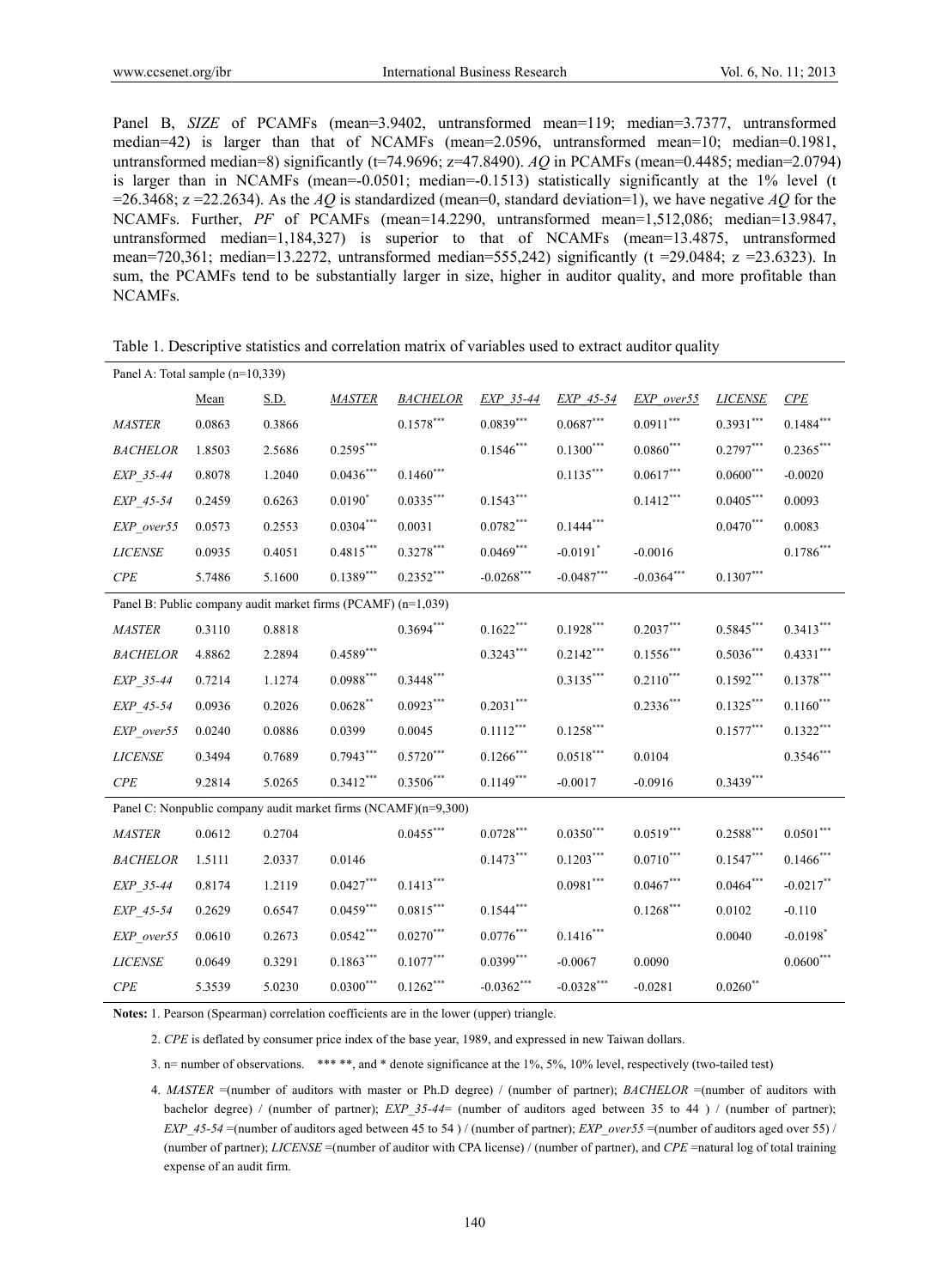2.2307\*\*\* (22.2634)

 $0.7575***$ (23.6323)

| Panel A<br>Descriptive statistics $(n=10,339)$ |                  |              |              |              |             |             |  |  |
|------------------------------------------------|------------------|--------------|--------------|--------------|-------------|-------------|--|--|
|                                                | Mean             | S.D.         | Maximum      | Median       |             | Minimum     |  |  |
| <b>SIZE</b>                                    | 2.2486           | 0.9527       | 7.8014       | 2.1972       |             | 0.6931      |  |  |
| AQ                                             | 0.0000           | 0.5976       | 5.3873       | $-0.1200$    |             | $-0.7099$   |  |  |
| PF                                             | 13.5923          | 13.6722      | 15.8505      | 13.3199      |             | $-14.0513$  |  |  |
| Panel B                                        | Uni-variate test |              |              |              |             |             |  |  |
|                                                |                  | Mean         |              | Median       |             | Difference  |  |  |
|                                                | <b>PCAMF</b>     | <b>NCAMF</b> | <b>PCAMF</b> | <b>NCAMF</b> | t-statistic | z-statistic |  |  |
|                                                | $(n=1,039)$      | $(n=9,300)$  | $(n=1,039)$  | $(n=9,300)$  |             |             |  |  |
| <b>SIZE</b>                                    | 3.9402           | 2.0596       | 3.7377       | 0.1981       | 1.8806***   | 3.5396***   |  |  |
|                                                |                  |              |              |              | (74.9696)   | (47.8490)   |  |  |

Table 2. Descriptive statistics of variables used in the path model

*AQ* 0.4485 -0.0501 2.0794 -0.1513

*PF* 14.2290 13.4875 13.9847 13.2272

#### *4.3 Parameter Estimates for Path Model*

Table 3 presents the parameter estimates for equation (1) and (2) in the path model. Panel A lists the results for total sample. As can be seen, *SIZE* has a positive influence on *AQ* significantly  $(b_7=0.5140, t = 60.9281)$  in equation (1). In equation (2), both *SIZE* and *AO* have a significant effect on *PF* (b<sub>2</sub>=0.3278, t =31.4792 and  $b_3=0.1447$ , t=13.9168, respectively). The control variable, *GDP*, is positively related to *PF*  $(b_4=0.0565, t)$ =6.3305). Parameter estimates for PCAMFs are displayed in Panel B with similar results to that shown in Panel A except the effects of *GDP* on *PF*. Specifically, *SIZE* positively affects both *AQ* and *PF* significantly, and then *AQ* positively impacts *PF* significantly. Panel C reports the parameter estimates for NCAMFs, which is qualitatively the same as that shown in Panel A for total sample.

As a check on multi-collinearity, the tolerance factor and the variance of inflation factor (VIF) have been applied. The check indicates that all VIFs are less than 4, in econometrics, implying no serious multi-collinearity exists among the independent variables. Next, F statistics, significant at the 1% level, indicate that equation (1) and (2) are well specified. Further, explanatory power of model (adj.  $R^2$ ) for PCAMFs locate between 0.3733 and 0.6783, higher than that of NCAMFs lying between 0.0649 and 0.1382.

Additionally, fitness of overall path model to the data  $(R_m^2)$  can be tested by computing the following generalized squared multiple correlations (Pedhazur, 1982):

$$
R_m^2 = 1 - (1 - R_1^2)(1 - R_2^2) \cdots (1 - R_n^2)
$$
\n(4)

0.4986\*\*\* (26.3468)

 $0.7415***$ (29.0484)

where  $R_n^2$  denotes the ordinary squared multiple correlation coefficients for the *n*-th regression equation in the model.

For total sample, the adjusted  $R^2$  in equation (1) and (2) is 0.2642 and 0.1783, respectively. Therefore,  $R_m^2$  in the path model can be computed as follows:

$$
R_{\text{total sample}}^2 = 1 - (1 - 0.2642)(1 - 0.1783) = 0.3954\tag{5}
$$

Result above indicates that the overall path model has an obvious improvement of adjusted  $R<sup>2</sup>$  over their individual regression models, shown in Panel A of Table 3. This implies that the path model fits to the data used by this study. Similarly,  $R_m^2$  of the PCAMFs is 0.7984 (=1-(1-0.6783)(1-0.3733)) and that of NCAMFs is 0.1941 (=1-(1-0.1382)(1-0.0649)), greater than their separate multiple regression models shown in Panels B and C of Table 3. Taken the results together, the overall path model has a very well goodness-of-fit.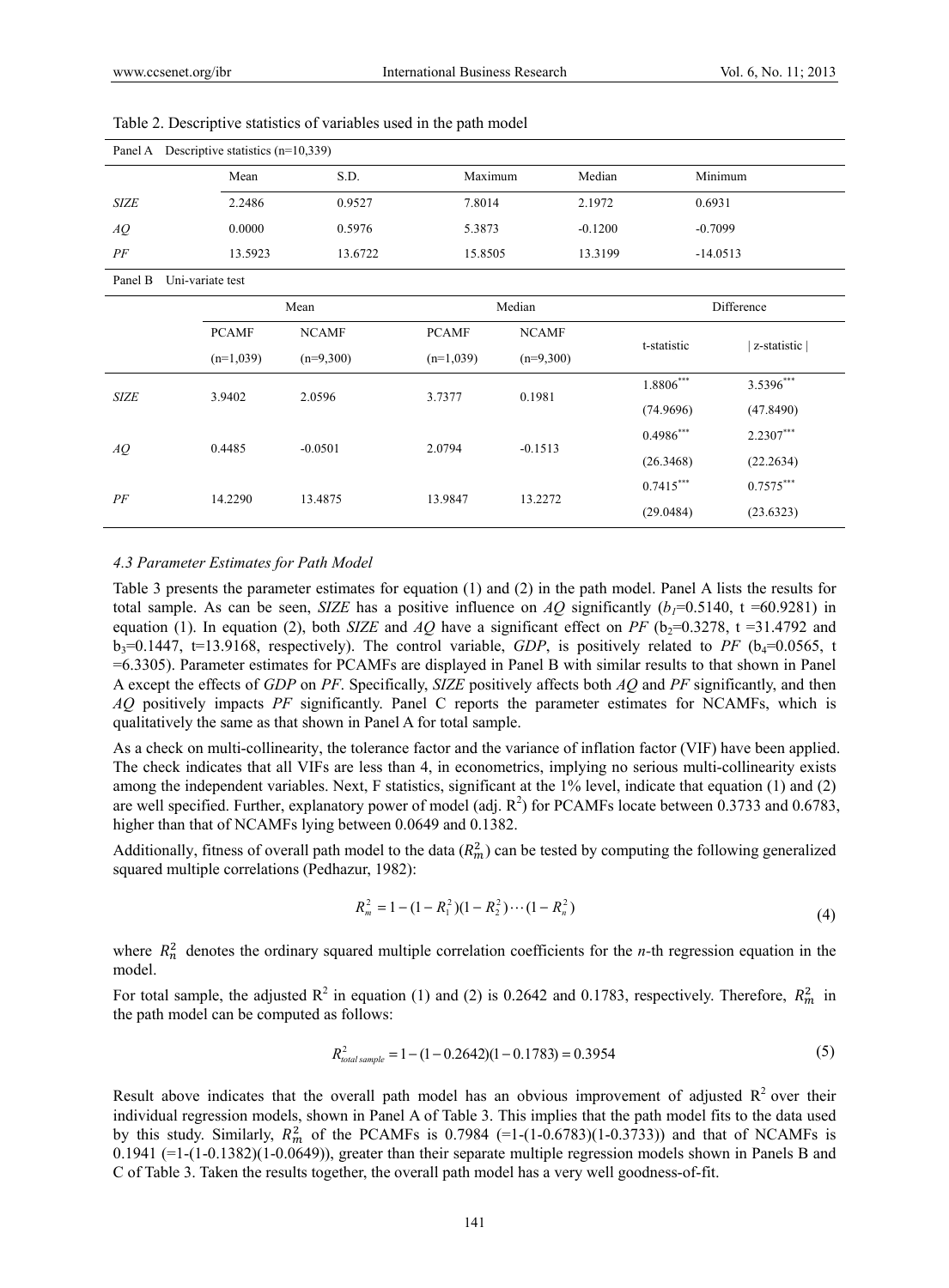|             | Panel A: Total sample (n=10,339)                               |                |                         |             |        |                     |            |
|-------------|----------------------------------------------------------------|----------------|-------------------------|-------------|--------|---------------------|------------|
| Cause       | Effect                                                         | Path           | Estimated               |             |        |                     |            |
| variable    | variable                                                       | coefficient    | coefficient             | t-statistic | V.I.F. | F-statistic         | adj. $R^2$ |
| <b>SIZE</b> | AQ                                                             | b <sub>I</sub> | $0.5140^{***}\,$        | 60.9281     | 1.0000 | 3712.2379***        | 0.2642     |
| <b>SIZE</b> | PF                                                             | b <sub>2</sub> | $0.3278^{\ast\ast\ast}$ | 31.4792     | 1.3644 |                     |            |
| AQ          | PF                                                             | b <sub>3</sub> | $0.1447^{\ast\ast\ast}$ | 13.9168     | 1.3608 | 748.7467***         | 0.1783     |
| GDP         | PF                                                             | $b_4$          | $0.0565***$             | 6.3305      | 1.0039 |                     |            |
|             | Panel B: Public company audit market firms (PCAMF) (n=1,039)   |                |                         |             |        |                     |            |
| Cause       | Effect                                                         | Path           | Estimated               |             |        |                     |            |
| variable    | variable                                                       | coefficient    | coefficient             | t-statistic | V.I.F. | F-statistic         | adj. $R^2$ |
| <b>SIZE</b> | AQ                                                             | b <sub>1</sub> | $0.8236***$             | 46.7642     | 1.0000 | $2186.8859^{***}\,$ | 0.6783     |
| <b>SIZE</b> | PF                                                             | b <sub>2</sub> | $0.3473***$             | 7.9977      | 3.3123 |                     |            |
| AQ          | PF                                                             | $b_3$          | $0.2938***$             | 6.7686      | 3.1202 | $207.1321***$       | 0.3733     |
| GDP         | PF                                                             | $b_4$          | $-0.0261$               | $-1.0602$   | 1.0048 |                     |            |
|             | Panel C: Nonpublic company audit market firms (NCAMF)(n=9,300) |                |                         |             |        |                     |            |
| Cause       | Effect                                                         | Path           | Estimated               |             |        |                     |            |
| variable    | variable                                                       | coefficient    | coefficient             | t-statistic | V.I.F. | F-statistic         | adj. $R^2$ |
| <b>SIZE</b> | AQ                                                             | b <sub>I</sub> | $0.3719***$             | 38.6287     | 1.0000 | 1492.1803***        | 0.1382     |
| <b>SIZE</b> | PF                                                             | b <sub>2</sub> | $0.2000***$             | 18.4748     | 1.1659 |                     |            |
| AQ          | PF                                                             | $b_3$          | $0.0890^{\ast\ast\ast}$ | 8.2353      | 1.1623 | 215.9629***         | 0.0649     |
| GDP         | PF                                                             | $b_4$          | $0.0740^{\ast\ast\ast}$ | 7.3656      | 1.0049 |                     |            |

| Table 3. Standardized parameter estimates of path model |  |  |  |
|---------------------------------------------------------|--|--|--|
|---------------------------------------------------------|--|--|--|

# Table 4. Estimates of direct, indirect and total effects of path model

|                              |                              | Panel A: Total sample $(n=10,339)$ |                                                              |                                                                 |                                |                               |                            |                            |
|------------------------------|------------------------------|------------------------------------|--------------------------------------------------------------|-----------------------------------------------------------------|--------------------------------|-------------------------------|----------------------------|----------------------------|
| Path (from $\rightarrow$ to) |                              |                                    | direct effects (t-statistic)                                 |                                                                 | indirect effects (t-statistic) |                               | total effects(t-statistic) |                            |
| <b>SIZE</b>                  | $\rightarrow$                | AQ                                 | $0.5140^{***}$                                               | (60.9281)                                                       |                                |                               | $0.5140^{***}$             | (60.9281)                  |
| <b>SIZE</b>                  | $\rightarrow$                | PF                                 | $0.3278***$                                                  | (31.4792)                                                       | $0.0744***$                    | (13.5834)                     | $0.4022***$                | (44.6419)                  |
| AQ                           | $\rightarrow$                | PF                                 | $0.1447***$                                                  | (13.9168)                                                       |                                |                               | $0.1447***$                | (13.9168)                  |
| <b>GDP</b>                   | $\rightarrow$                | PF                                 | $0.0565^{***}$                                               | (6.3305)                                                        |                                |                               | $0.0565^{***}$             | (6.3305)                   |
|                              |                              |                                    | Panel B: Public company audit market firms (PCAMF) (n=1,039) |                                                                 |                                |                               |                            |                            |
|                              | Path (from $\rightarrow$ to) |                                    | direct effects (t-statistic)                                 |                                                                 |                                | indirect effects(t-statistic) |                            | total effects(t-statistic) |
| <b>SIZE</b>                  | $\rightarrow$                | AQ                                 | $0.8236\sp{***}$                                             | (46.7642)                                                       |                                |                               | $0.8236\sp{***}$           | (46.7642)                  |
| <b>SIZE</b>                  | $\rightarrow$                | PF                                 | $0.3473***$                                                  | (7.9977)                                                        | $0.2420***$                    | (6.7142)                      | $0.5893***$                | (23.4667)                  |
| AQ                           | $\rightarrow$                | PF                                 | $0.2938^{\ast\ast\ast}$                                      | (6.7686)                                                        |                                |                               | $0.2938***$                | (6.7686)                   |
| GDP                          | $\rightarrow$                | PF                                 | $-0.0261$                                                    | $(-1.0602)$                                                     |                                |                               | $-0.0261$                  | $(-1.0602)$                |
|                              |                              |                                    |                                                              | Panel C: Nonpublic company audit market firms (NCAMF) (n=9,300) |                                |                               |                            |                            |
| Path (from $\rightarrow$ to) |                              | direct effects (t-statistic)       |                                                              |                                                                 | indirect effects(t-statistic)  |                               | total effects(t-statistic) |                            |
| <b>SIZE</b>                  | $\rightarrow$                | AQ                                 | $0.3719***$                                                  | (38.6287)                                                       |                                |                               | $0.3719***$                | (38.6287)                  |
| <b>SIZE</b>                  | $\rightarrow$                | PF                                 | $0.2000***$                                                  | (18.4748)                                                       | $0.0331***$                    | (8.0574)                      | $0.2331***$                | (23.1318)                  |
| AQ                           | $\rightarrow$                | PF                                 | $0.0890^{\ast\ast\ast}$                                      | (8.2353)                                                        |                                |                               | $0.0890^{\ast\ast\ast}$    | (8.2353)                   |
| GDP                          | $\rightarrow$                | PF                                 | ${0.0740}^{\ast\ast\ast}$                                    | (7.3656)                                                        |                                |                               | $0.0740^{\ast\ast\ast}$    | (7.3656)                   |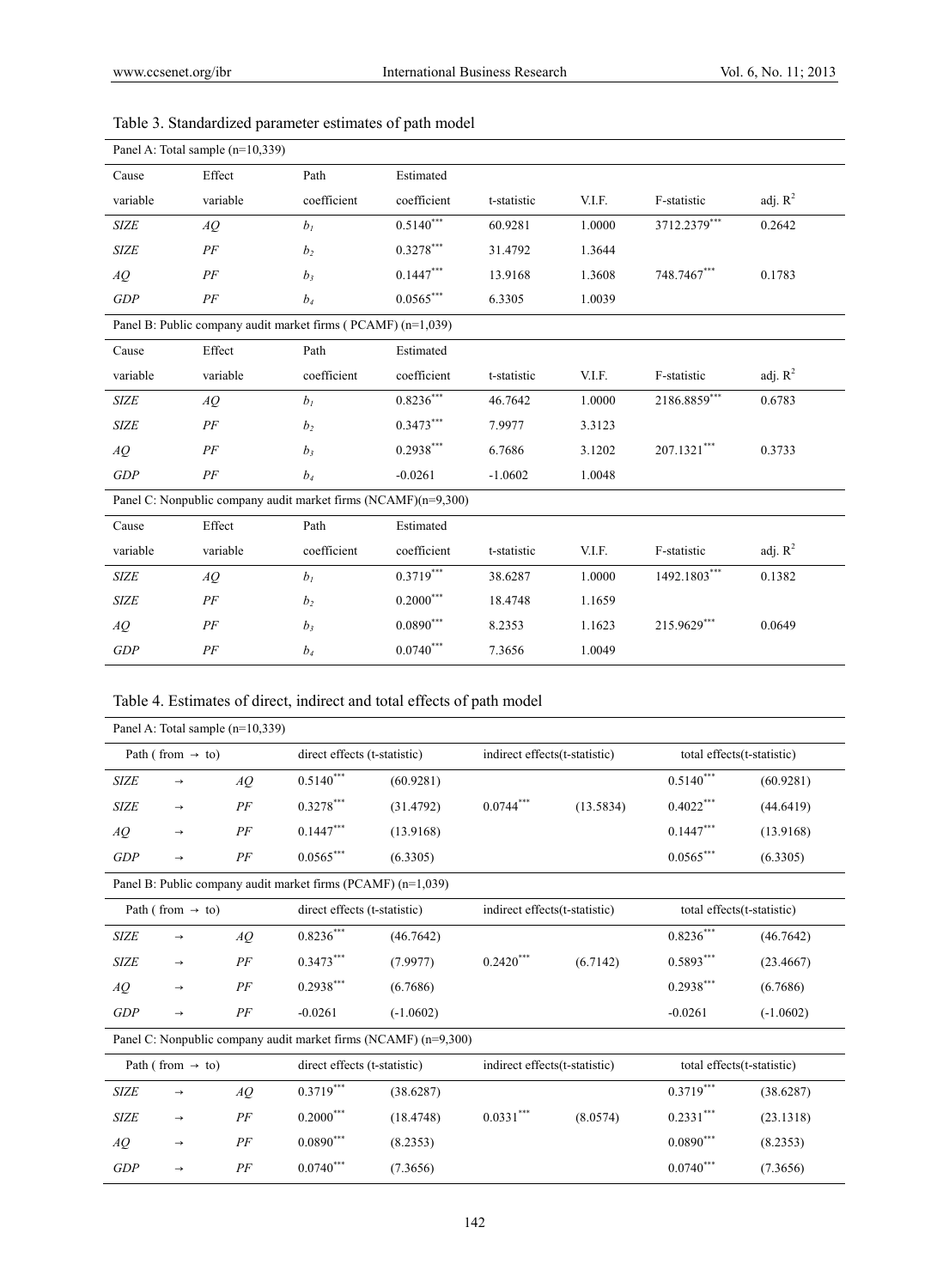# *4.4 Estimates of Direct, Indirect and Total Effects of Path Model*

Table 4 reports the estimates of the standardized direct, indirect, and total effects in the path model. As shown in Panel A for total sample firms, *SIZE* has a direct effect on auditor quality  $(AO)$  significantly ( $b_1=0.5140$ , t=60.9281), which supports the H1. Additionally, both *SIZE* and *AQ* are directly and positively associated with *PF* (b<sub>2</sub>=0.3278, t=31.4792 and b<sub>3</sub>=0.1447, t=13.9168), which lends a support to the H2 and H3. As regards the indirect effect, the relationship between *SIZE* and *PF* is being mediated significantly by the *AQ* and the estimate of indirect effect is 0.0744 (t=13.5834). This indicates that auditor size has an indirect effect on financial performance through the upgrade of auditor quality and thus the H4 receives support.

This indirect effect estimate (0.0744) is calculated as product of the following two effects: the effect of *SIZE* on *AQ* (0.5140) and the effect of *AQ* on *PF* (0.1447). Therefore, the total effect of *SIZE* on *PF* (0.4022) is the sum of direct effect (0.3278) from *SIZE* to *PF* and indirect effect (0.0744) from *SIZE* through *AQ* to *PF*. That is, each 1 standard unit increase in *SIZE* increases/improves 0.4022 standard units of *PF*. Further, the direct effect of auditor size explains 81.50% (0.3278/0.4022) of the total variation in financial performance and the indirect effect of auditor quality explain 18.50% (0.0744/0.4022) only. This means that, ceteris paribus, of the one million dollars of financial performance, auditor size creates about \$815,000 over the \$185,000 created by auditor quality. In addition, the effect of *GDP* on *PF* is positive significantly (t=6.3305).

Panel B of Table 4 displays the results for PCAMFs**.** As shown, *SIZE* has a direct effect on *AQ* significantly (b1=0.8236, t=46.7642), which supports the H1. Further, both *SIZE* and *AQ* are directly and positively related to *PF* ( $b_2$ =0.3473, t=7.9977, and  $b_3$ =0.2938, t=6.7686, respectively). This lends a support to the H2 and H3. Next, the relationship between *SIZE* and *PF* is being mediated significantly by the *AQ* and the estimate of indirect effect is  $0.2420$  (=  $0.8236*0.2938$ ) (t=6.7142). This indicates that auditor size has an indirect effect on financial performance through auditor quality. Therefore, the H4 is supported. Total effect of *SIZE* on *PF* (0.5893) is the sum of direct effect of *SIZE* on *PF* (0.3473) and indirect effect of *SIZE* on *PF* through *AQ* (0.2420). The 0.5893 total effect denotes that each 1 standard unit increase in auditor size increases (i.e. improves) 0.5893 standard units of financial performance. Also, it indicates that nearly 58.93% (0.3473/0.5893) of the total variation in financial performance of PCAMF can be accounted for by the direct effect of auditor size and about 41.07% (0.2420/0.5893) by the indirect effect of auditor quality. In addition, the effect of *GDP* on *PF* is negative but insignificant.

Estimates of direct, indirect, and total effects for the NCAMFs are listed in Panel C of Table 4. As can be seen, *SIZE* has a direct effect on *AO* significantly  $(b_1 = 0.3719, t=38.6287)$ . This lends a support to the H1. Both *SIZE* and *AQ* are directly and positively related to *PF* ( $b_2=0.2000$ ,  $t=18.4748$  and  $b_3=0.0890$ ,  $t=8.2353$ , respectively). Hence, both H2 and H3 receive support. Next, the relationship between *SIZE* and *PF* is being mediated significantly by the *AQ* and the estimate of indirect effect is  $0.0331 (0.3719*0.0890)$  (t=8.0574). This indicates that auditor size has an indirect effect on financial performance through auditor quality and thus supports the H4. The total effect of *SIZE* on *PF*, 0.2331, denotes that each 1 standard unit increase in auditor size increases/improves 0.2331 standard units of financial performance. The total effect of 0.2331 consists of direct effect of 0.2000 and indirect effect of 0.0331. Around 85.80% (0.2000/0.2331) of the total variation can be accounted for by the direct effect of auditor size, and about 14.20% (0.0331/0.2331) of the total variation by the indirect effect of auditor quality. Moreover, the direct effect of *SIZE* on *PF* (0.2000) is greater than the direct effect of *AQ* on *PF* (0.0890). This result shows that auditor size plays a more important role in creating performance than auditor quality. Therefore, auditor size dominates performance creation in the NCAMFs. Like the result for total sample, the effect of *GDP* on *PF* is positive significantly (t=7.3656).

In short, our empirical results provide evidence to support the H1, H2, H3 and H4 for the total sample, PCAMFs and NCAMFs.

#### *4.5 Additional Analysis*

To ensure confidentiality of business transactions of audit firm, the Census Report provides no specific information on individual audit firm. Thus, samples used in this study are pooled data, in which both cross-sectional and time series data are combined. In econometrics, pooled data allow researchers to exploit the entire available samples and hence are used by more and more studies. As the results from pooled data reflect a mean effect of independent variables during the sampling period, in consequence, statistics obtained from pooled data are more accurate (Geletkanycz & Hambrick, 1997). However, pooled data are likely to violate the assumption of independent observations under the ordinary least square method. Error terms are likely to be serially correlated or possess cross-sectional dependence. The significance level of coefficients tends to be overstated. To overcome the conflicting situations, this study conducts an annual analysis of path model and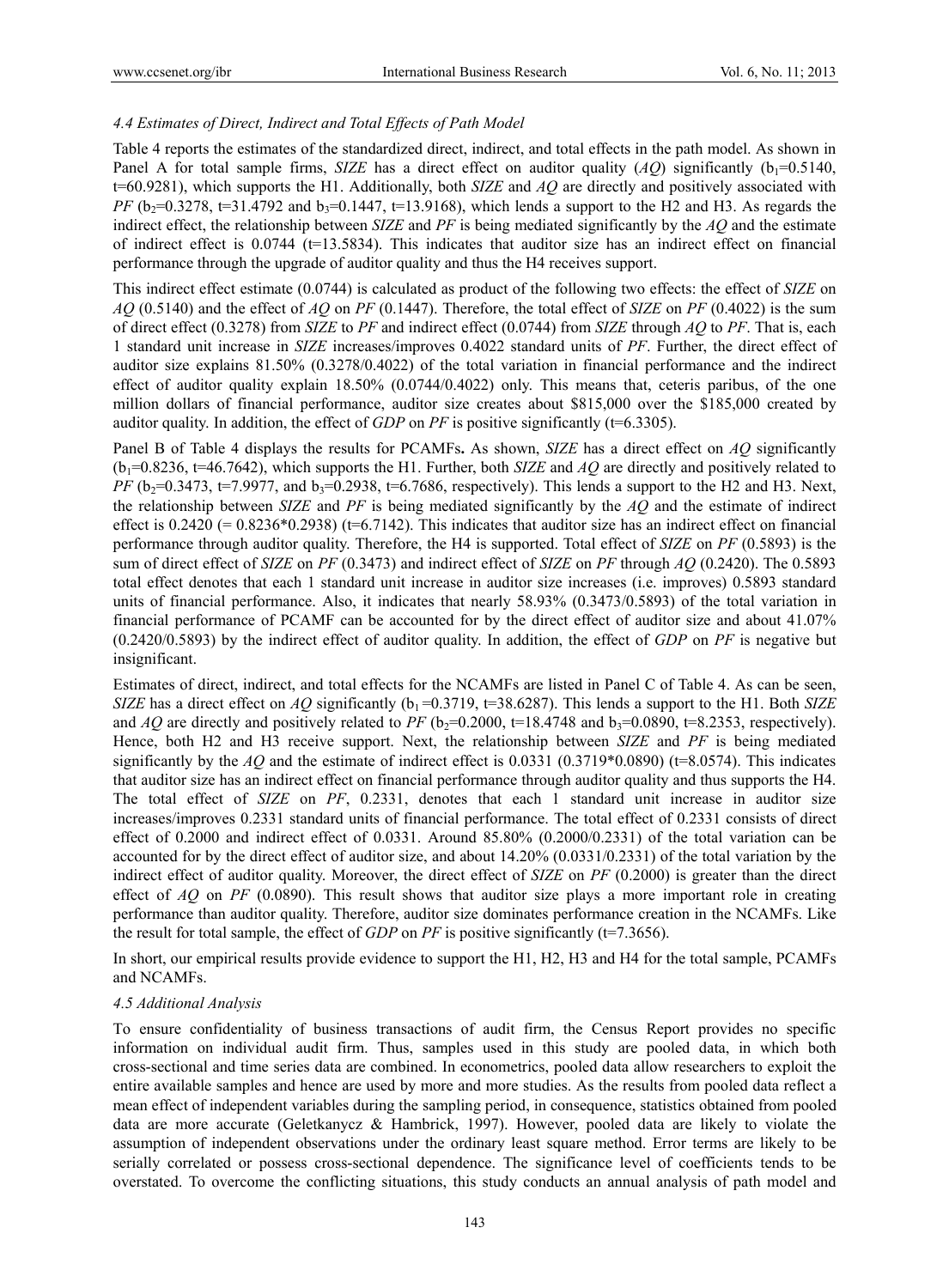utilizes the statistics suggested to compare the coefficients between pooled regression results and yearly results. For the total sample, empirical results (not reported here) are the same as those reported earlier in 15 of the 17 years. For PCAMFs, we have the same findings (not reported here) as those reported earlier in 14 of the 17 years. In contrast, we have the same findings (not reported here) as those reported earlier in 12 of the 17 years for the NCAMFs. Based on the annual analysis, we argue that the empirical results reported previously are robust for the total sample, PCAMFs, and NCAMFs.

## **5. Conclusions and Discussions**

# *5.1 Discussion of Findings*

This study relaxes constant auditor competency assumption in the definition of audit quality by DeAngelo (1981). We extract auditor quality from the human capital related factors of an audit firm. Empirical results indicate that auditor size has direct effect on performance and indirect effect through auditor quality. Auditor quality associates with both auditor size and performance positively.

The finding of positive association between auditor quality and auditor size, displayed in Tables 3 and 4, justifies the use of size to surrogate audit quality by earlier studies (Simunic & Stein, 1987; Francis & Wilson, 1988; Palmorse, 1988; DeFond, 1992; Teoh & Wong, 1993). In this study, PCAMFs are defined as audit firms providing services to public company. As noted in the Table 2, auditor size of PCAMFs is larger than NCAMFs, consistent with evidence identified by Simunic and Stein (1987) and Francis et al. (1999).

The findings are qualitatively the same for either total sample firms, PCAMFs or NCAMFs. However, differences in degree of effect exist between PCAMFs and NCAMFs. To protect investors, Taiwanese Securities and Exchange Act imposes more civil and criminal liabilities on PCAMFs. In addition, public companies such as listed and OTC corporations are sizeable and always served by large auditors. PCAMFs render attestation services for their IPO, seasoned equity offering, and bank loan. Bankers, potential investors and the public community use the auditor's report for their decision-making. Recently, Taiwan passes the Securities Investor and Futures Trader Protection Act and establishes the Securities Investors and Future Trader Protection Center. The center on behalf of the investors engages in class action against auditors issuing inaccurate audit report. In consequence, more and more auditors are sued and they settle the litigation by paying the investors much money. PCAMFs operate in a relatively higher legal liability and litigation risk regime. To retain clients and competes for new customers, PCAMFs advance auditor quality to provide quality services and in turn are rewarded with superior performance. Table 2 reports that PCAMFs have higher auditor quality and performance than NCAMFs. As larger auditors have valid reputation for higher quality audits, they earn more fee premium over small ones due to brand name reputation. Hence, the above result coincides with prior studies (Francis, 1984; Gul, 1999; Taylor & Simon, 1999) and in particular with Venkataraman et al. (2008) stating that both audit quality and audit fees are higher in a higher-litigation regime.

For PCAMFs, the total effect of auditor quality on performance is 0.2938, which is higher than the 0.0890 in the NCAMFs. Auditor size of PCAMFs directly accounts for 58.93% variation in performance and 41.07% is explained by its indirect effect through auditor quality. In contrast, 85.80% variation in performance of NCAMFs is directly accounted for by auditor size and the indirect effect of auditor size through auditor quality explains 14.20% only. Further, one standard unit increase in auditor size of PCAMFs improves 0.5893 standard unit of performance. In NCAMFs, one standard unit increase in auditor size improves 0.2331 standard unit of performance.

The above results demonstrate that auditor quality of PCAMFs contributes more to the creation of performance compared to that of NCAMFs. Further, PCAMFs have higher degree of effect of auditor size on performance through auditor quality than do NCAMFs. Namely, PCAMFs produce superior performance through the upgrade of auditor quality directly and indirectly. We define auditor quality from the perspective of human capital in an audit firm. By definition, our earlier results imply that PCAMFs employ auditors with higher level of education and higher level of experience to render quality services and thus are rewarded with higher net profit per partner. In contrast, NCAMFs primarily offer services to small and medium- sized enterprises. Most of the services are rendered to meet the tax-law or regulatory requirement and in essence are routine jobs. Such services have homogeneous quality and hence needs similar auditor quality. Consequently, the auditor quality of NCAMFs contributes less to the creation of performance and has lower degree of effect of auditor size on performance through auditor quality compared to the PCAMFs.

#### *5.2 Conclusion and Implication*

The primary objective of this study is to examine the following research question: whether auditor size has a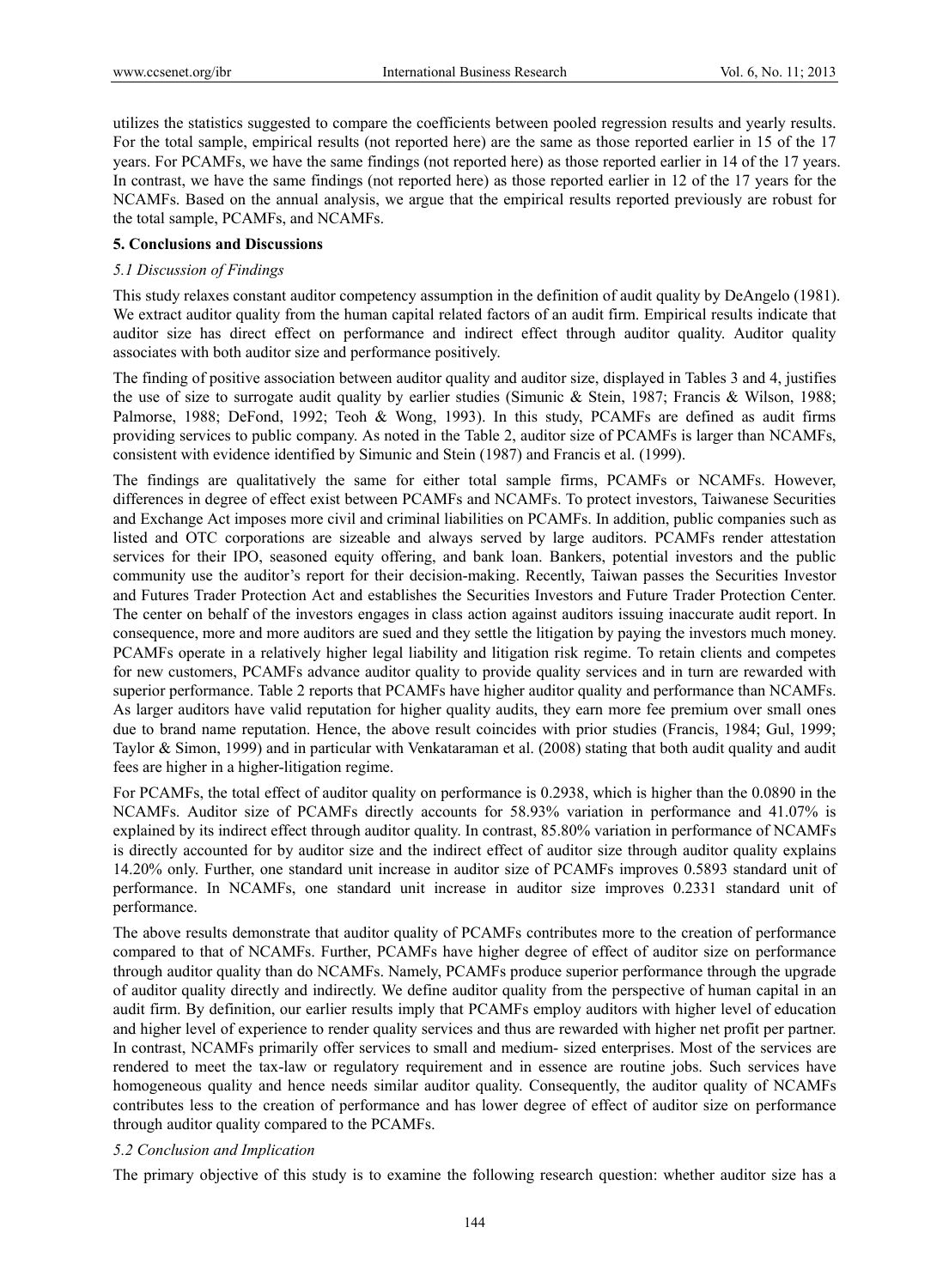direct effect or indirect effect through auditor quality on firm's performance; whether the extent of association varies between PCAMF and NCAMF. To estimate the indirect effect of auditor quality, a path model is built to identify the indirect links between auditor size and firm's performance mediated by auditor quality.

The empirical results presented in the preceding sections show that auditor size affects firms' performance both directly and indirectly through auditor quality. Of the two effects, both of them play a more important role in creating superior performance. Further, the evidence shows auditor size is positively related to auditor quality and the marginal contribution of auditor size on auditor quality for PCAMF is higher than NCAMF. From the interiors data of public accounting firm, these findings support auditor size is a suitable proxy for auditor quality and demonstrate DeAngelo's (1981) inference: the larger the auditor size, the higher the quality of the auditor. Finally, this study also finds the macro-economic indicator in the NCAMF has a greater influence than the PCAMF in explaining firm's performance, indicating the performance for the NCAMF is easily affected by the macro-economic indicator compared to the PCAMF.

This study contributes to the literature on auditor quality in a number of ways. First, to our knowledge, much less attention has been devoted to the interrelationship among auditor size, auditor quality and firm's performance. This study's major goal was to bridge this gap by presenting and empirically testing a conceptual model that ties up all of those relationships. Second, it has been proposed auditor size is associated with firm's performance. Our research findings provide stronger evidence to support this proposition from the interiors data of public accounting firm. Our findings suggest auditor size alone does not ensure superior performance. This fact does not imply the enlargement of auditor size is not an important factor in creating firm's performance. Rather, it suggests this factor alone is not sufficient to guarantee firm's performance. Only higher quality auditing and auditor size together can create a sufficient condition for superior performance. Third, from a management perspective, the increase and enrichment of the pool of human capital in the audit firm can improve auditor quality. An accounting firm can enhance auditor quality and avoid audit failure by hiring well-educated personnel, providing them with well-planed continuing professional development, encouraging them to acquire professional certificates, and maintaining them within the work environment so that the "best people stay in the profession." In conclusion, to ensure its viability and flexibility and its ability to meet the needs of investors, the audit firm needs to continue to attract, develop, educate and train auditors at all levels that are prepared to perform high quality audits in this dynamic environment. This will lead higher performance improvement. Finally, it should be noted top management should devote considerable efforts to improve their firm's human capital of auditors, in turn, leading to higher auditor quality and thus creating superior performance.

#### **References**

Agresti, A., & Finlay, B. (1997). *Statistical methods for the social sciences*. New Jersey: Prentice Hall.

- Aldhizer, G. R., Miller, J. R., & Moraglio, J. E. (1995). Common attributes of quality audits. *Journal of Accountancy*, *179*, 61–68.
- Banker, R. D., Chang, H., & Cunningham, R. (2003). The public accounting industry production function. *Journal of Accounting and Economics*, *35*, 255–281. http://dx.doi.org/10.1016/S0165-4101(03)00021-1
- Becker, C. L., DeFond, M. L., Jiambalvo, J., & Subramanyam, K. R. (1998). The effect of audit quality on earnings management. *Contemporary Accounting Research, 15*, 1–24. http://dx.doi.org/10.1111/j.1911-3846.1998.tb00547.x
- Besanko, D., Danove, D., & Shanley, M. (2000). *Economics of strategy*. New York, NY: John Wiley.
- Bonner, S. E., & Pennington, N. (1991). Cognitive processes and knowledge as determinants of auditor expertise. *Journal of Accounting Literature*, *10*, 1–50.
- Buzzell, R. D. (1978). *Product quality, Strategic*. Massachusetts: Planning Institute.
- Chen, Y. S., Chang, B. G., & Lee, C. C. (2008). The association between continuing professional education and financial performance of public accounting firms. *The International Journal of Human Resources Management*, *19*, 1720–1737. http://dx.doi.org/10.1080/09585190802295363
- Christensen, L. R., & Greene, W. H. (1976). Economies of scale in U.S. electric power generation. *Journal of Political Economy*, *84*, 655–676. http://dx.doi.org/10.1086/260470
- Colbert, G., & Murray, D. (1998). The association between auditor quality and auditor size: An analysis of small CPA firms. *Journal of Accounting, Auditing and Finance*, *13*, 135–150.
- Collins, D., Gordon, C. I., & Smart, C. (2004). Further evidence on the role of gender in financial performance. *Journal of Small Business Management*, *42*, 395–417. http://dx.doi.org/10.1111/j.1540-627X.2004.00119.x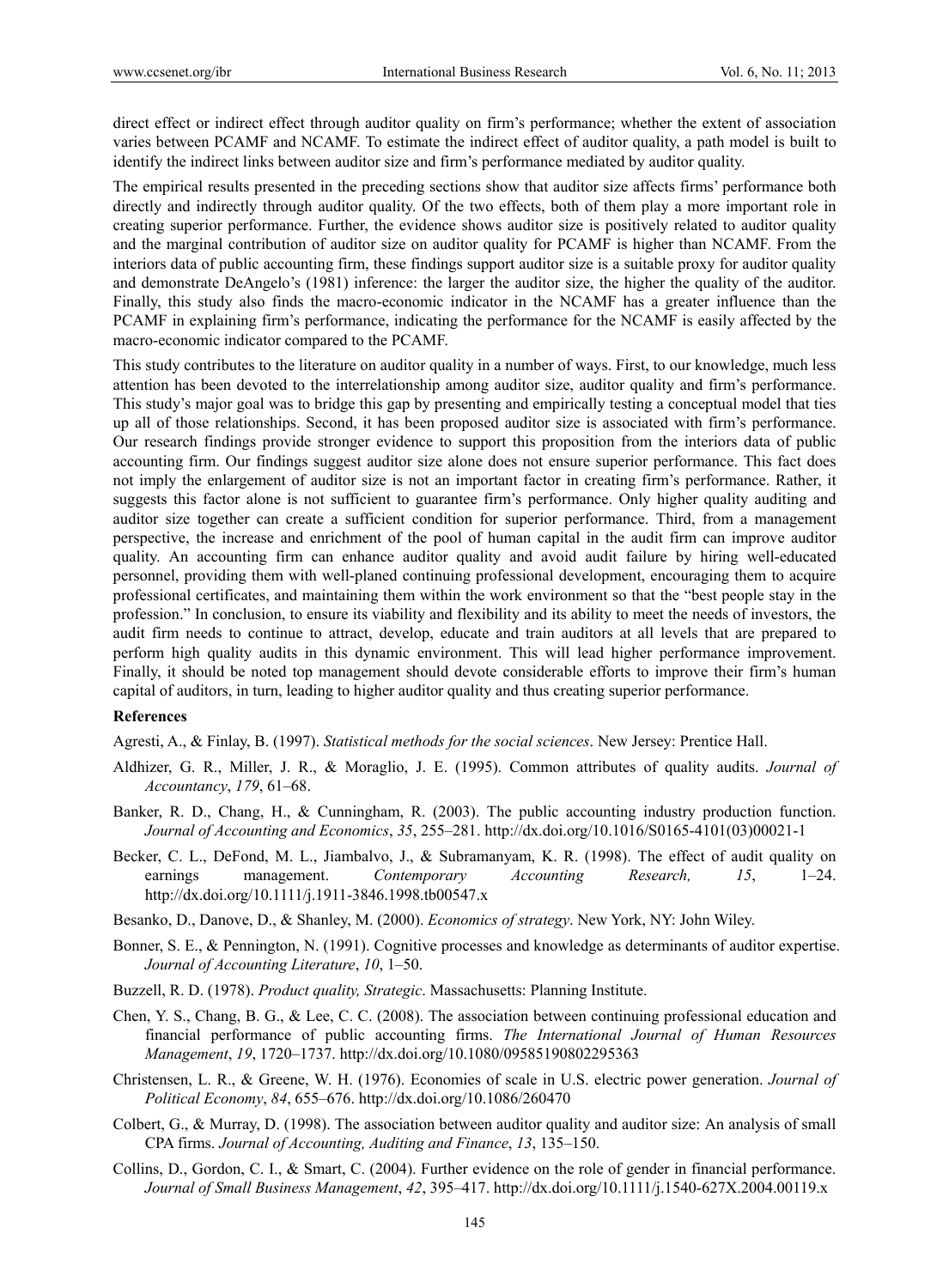- Craig, S. S., & Douglas, S. P. (1982). Strategic factors associated with market and financial performance. *Quarterly Review of Economics and Business*, *22*, 101–112.
- Darrough, M., & Heineke, J. (1978). *The multiproduct production cost function: The case of law enforcement agencies*. Amsterdam: North-Holland.
- DeAngelo, L. E. (1981). Auditor size and audit quality. *Journal of Accounting and Economics*, *3*, 183–199. http://dx.doi.org/10.1016/0165-4101(81)90002-1
- Defond, M. L. (1992). The association between change in client firm agency costs and auditor switching. *Auditing: A Journal of Practice and Theory*, *11*, 16–31.
- Deis, D. R., & Giroux, G. A. (1992). Determinants of audit quality in the public sector. *The Accounting Review*, *67*, 462–479.
- Dye, R. A. (1993). Auditing standards, legal liability, and auditor wealth. *Journal of Political Economy*, *101*, 887–914. http://dx.doi.org/10.1086/261908
- Elder, R. J., Beasley, M. S., & Arens, A. A. (2008). *Auditing and assurance services: an integrated approach*. New Jersey: Pearson Education.
- Fasci, M. A., & Valdez, J. (1998). A performance contrast of male- and female-owned small accounting practices. *Journal of Small Business Management*, *36*, 1–7.
- Feltham, G. A., Huges, J. S., & Simunic, D. A. (1991). Empirical assessment of the impact of auditor quality on the valuation of new issues. *Journal of Accounting and Economics*, *14*, 375–399. http://dx.doi.org/10.1016/0165-4101(91)90009-D
- Francis, J. R. (1984). The effect of audit firm size on audit prices. *Journal of Accounting and Economics*, *6*, 133–151. http://dx.doi.org/10.1016/0165-4101(84)90010-7
- Francis, J. R., Maydew, E. L., & Sparks, C. H. (1999). The role of big 6 auditors in the credible reporting of accruals. *Auditing: A Journal of Practice and Theory*, *18*, 17–34. http://dx.doi.org/10.2308/aud.1999.18.2.17
- Francis, J. R., & Wilson, E. R. (1988). Auditor changes: A joint test of theory relating to agency costs and auditor differentiation. *The Accounting Review*, *63*, 663–682.
- FRC, Financial Reporting Council. (2006). *Promoting audit quality*. London: FRC Press Releases.
- Gale, B. T., & Swire, D. J. (1977). *The limited information report: A strategic planning tool for business decision making when information is difficult to obtain*. Massachusetts: Strategic Planning Institute.
- Geletkanycz, M. A., & Hambrick, D. C. (1997). The External ties of tp executives: implications for strategic choice and performance. *Administrative Science Quarterly*, *42*, 654–681. http://dx.doi.org/10.2307/2393653
- Ghosh, A., & Lustgarten, S. (2006). Pricing of initial audit engagements by large and small audit firms. *Contemporary Accounting Research*, *23*, 333–368. http://dx.doi.org/10.1506/927U-JGJY-35TA-7NT1
- Ghosh, A., & Moon, D. (2005). Auditor tenure and perceptions of audit quality. *The Accounting Review*, *80*, 585–612. http://dx.doi.org/10.2308/accr.2005.80.2.585
- Grotelueschen, A. D. (1990). *The effectiveness of mandatory continuing education for licensed accountants in public practice in the state of New York*. New York, NY: State Education Department.
- Goldman, A., & Barlev, B. (1974). The auditor-firm conflict of interests: Its implications for independence. *The Accounting Review*, *49*, 707–718.
- Gul, F. A. (1999). Audit prices, product differentiation and economic equilibrium. *Auditing: A Journal of Practice and Theory, 18*, 90–100. http://dx.doi.org/10.2308/aud.1999.18.1.90
- Gyimah-Brempong, K. (1987). Economies of scale in municipal police department: The case of Florida. *Review of Economics and Statistics*, *69*, 352–356. http://dx.doi.org/10.2307/1927244
- Hall, W. K. (1980). Survival strategies in a hostile environment. *Harvard Business Review*, *58*, 75–85.
- Kiechel, W. (1981). Three (or four, or more) ways to win. *Fortune*, *104*, 181–189.
- Klein, B., & Leffler, K. B. (1981). The role of market forces in assuring contractual performance. *Journal of Political Economy*, *89*, 615–641. http://dx.doi.org/10.1086/260996
- Krishnan, J., & Schauer, P. C. (2000). The differentiation of quality among auditors: Evidence from the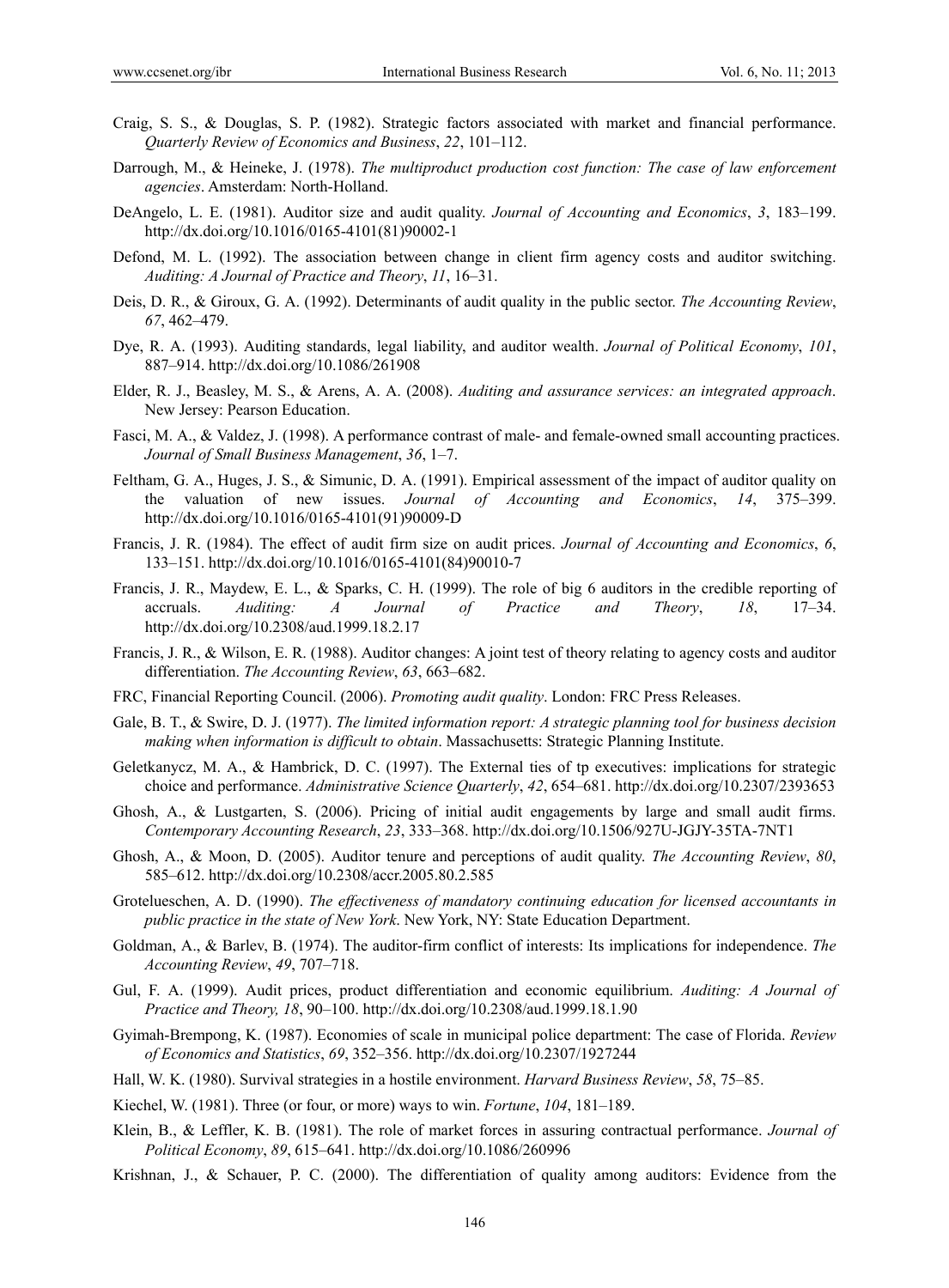not-for-profit sector. *Auditing: A Journal of Practice and Theory*, *19*, 9–25. http://dx.doi.org/10.2308/aud.2000.19.2.9

- Lee, C. W., Liu, C. W., & Wang, T. C. (1999). The 150-hour rule. *Journal of Accounting and Economics*, *27*, 203–228. http://dx.doi.org/10.1016/S0165-4101(99)00010-5
- Liu, C. (1997). *Legal liability, human capital investment, and audit quality*. Ph.D dissertation, University of National Taiwan University, Taiwan.
- Meinhardt, J., Moraglio, J. F., & Steinberg, H. I. (1987). Governmental audits: an action plan for excellence. *Journal of Accountancy*, *164*, 86–91.
- Milgrom, P., & Roberts, J. (1990). The economics of modern manufacturing. *American Economics Review*, *80*, 511–528.
- Nichols, D. R., & Price, K. H. (1976). The auditor-firm conflict: An analysis using concepts of exchange theory. *The Accounting Review*, *51*, 335–346.
- Niemi, L. (2004). Auditor size and audit pricing: evidence from small audit firms. *European Accounting Review*, *13*, 541–560. http://dx.doi.org/10.1080/0963818042000237151
- O'Keefe, T. B., & Westort, P. J. (1992). Conformance to GAAS reporting standards in municipal audits and the economics of auditing: the effects of audit firm size, CPA examination performance, and competition. *Research in Accounting Regulation*, *6*, 39–77.
- Palmrose, Z. V. (1988). An analysis of auditor litigation and audit service quality. *The Accounting Review*, *63*, 55–73.
- Pedhazur, E. J. (1982). *Multiple regression in behavior research: Explanation and prediction*. New York, NY: Rinehart and Winston.
- Phillips, L. W., Chang, D. R., & Buzzell, R. D. (1983). Product quality, cost position, and business performance: A test of some key hypothesis. *Journal of Marketing*, *47*, 26–43. http://dx.doi.org/10.2307/1251491
- Porter, M. E. (1980). *Competitive strategy*. New York, NY: The Free Press.
- Rescho, J. A. (1987). *Public accounting firm strategy and Innovativeness: A study of the adoption of product, technical, and administrative innovations using a strategic typology*. Ph.D dissertation, University of Mississippi, Oxford, Mississippi, United States.
- Reynolds, J. K., & Francis, J. R. (2001). Does size matter? The influence of large clients on office-level auditor reporting decision. *Journal of Accounting and Economics*, *30*, 375–400. http://dx.doi.org/10.1016/S0165-4101(01)00010-6
- Schoeffler, S., Buzzell, R. D., & Heany, D. F. (1974). Impact of strategic panning on profit performance. *Harvard Business Review*, *5*2, 137–145.
- Shapiro, C. (1983). Premiums for high quality products as returns to reputations. *Quarterly Journal of Economics*, *98*, 659–679. http://dx.doi.org/10.2307/1881782
- Simunic, D. A., & Stein, M. T. (1987). *Product differentiation in auditing: Auditor choice in the market for unseasoned new issues*. Vancouver: The Canadian Certified General Accountants' Research Foundation.
- Taylor, M. H., & Simon, D. T. (1999). Determinants of audit fees: the importance of litigation, disclosure, and regulatory burdens in audit engagements in 20 countries. *International Journal of Accounting*, *34*, 375–388. http://dx.doi.org/10.1016/S0020-7063(99)00017-5
- Teoh, S. H., & Wong, T. J. (1993). Perceived auditor quality and the earnings response coefficient. *The Accounting Review*, *68*, 346–366.
- Venkataraman, R., Weber, J. P., & Willenborg, M. (2008). Litigation risk, audit quality, and audit fees: Evidence from initial public offerings. *The Accounting Review*, *83*, 1315–1345. http://dx.doi.org/10.2308/accr.2008.83.5.1315
- Watkins, A. L., Hillison, W., & Morecroft, S. E. (2004). Auditor quality: A synthesis of theory and empirical evidence. *Journal of Accounting Literature*, *23*, 153–193.
- Watts, R. L., & Zimmerman, J. L. (1986). *Positive accounting theory*. New Jersey, Prentice Hall.
- Wallace, W. A., & Campbell, R. L. (1988). State boards of accountancy: Quality review and positive enforcement programs. *Research in Accounting Regulation, 2*, 123–154.